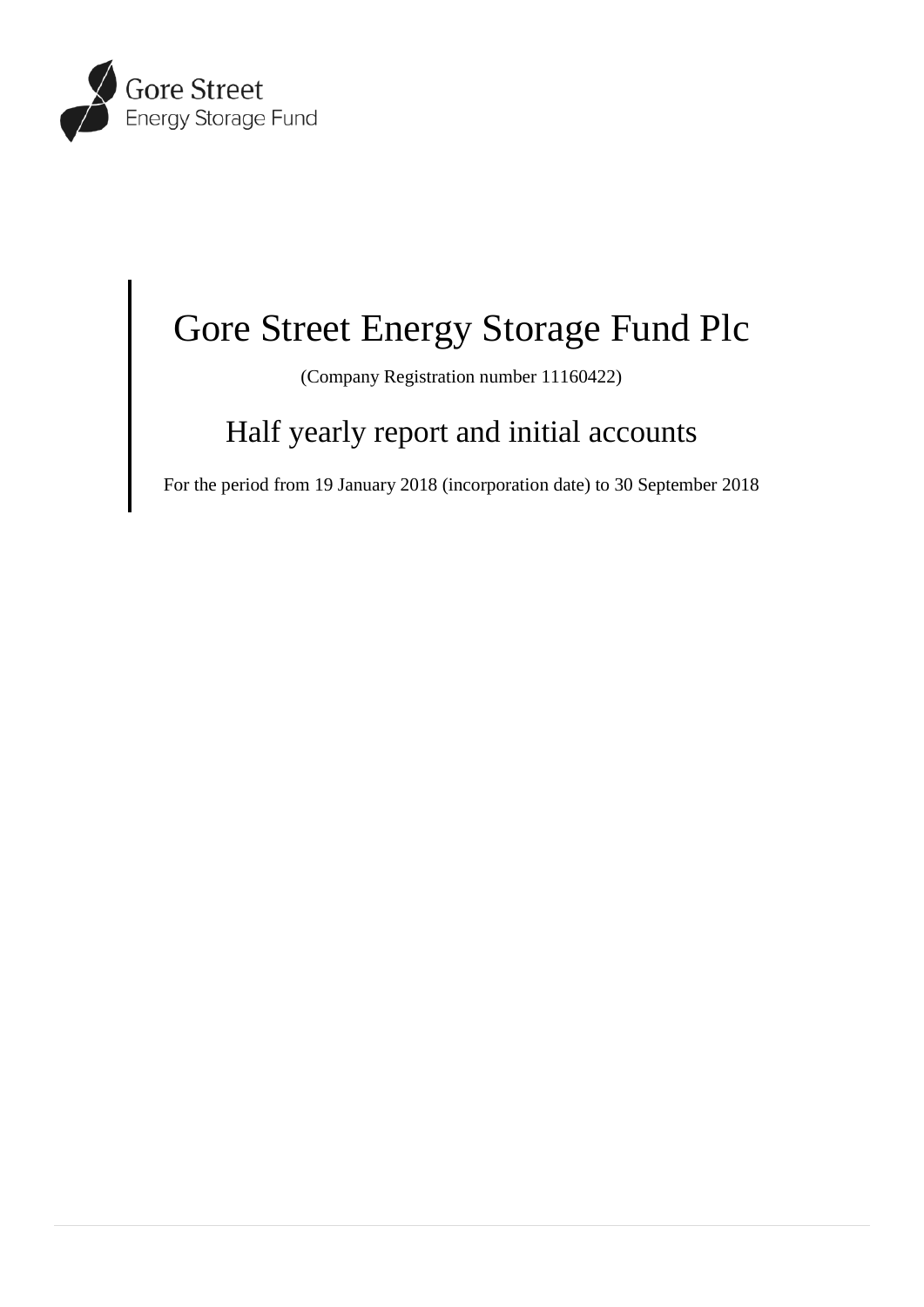

| <b>Contents</b>                                                                                        | Page           |
|--------------------------------------------------------------------------------------------------------|----------------|
| Chairman's statement                                                                                   | $\overline{2}$ |
| Investment Adviser's report                                                                            | $3 - 10$       |
| Principal risk and uncertainties                                                                       | 11             |
| Directors report                                                                                       | $12 - 14$      |
| Statement of directors responsibility                                                                  | 15             |
| Independent Auditor's report to the members of Gore Street Energy Storage Fund Plc on initial accounts | 16             |
| Statement of comprehensive income                                                                      | 17             |
| Statement of financial position                                                                        | 18             |
| Statement of changes in equity                                                                         | 19             |
| Statement of cash flows                                                                                | 20             |
| Notes to the financial statements                                                                      | $21 - 35$      |
| Directors and Advisors                                                                                 | 36             |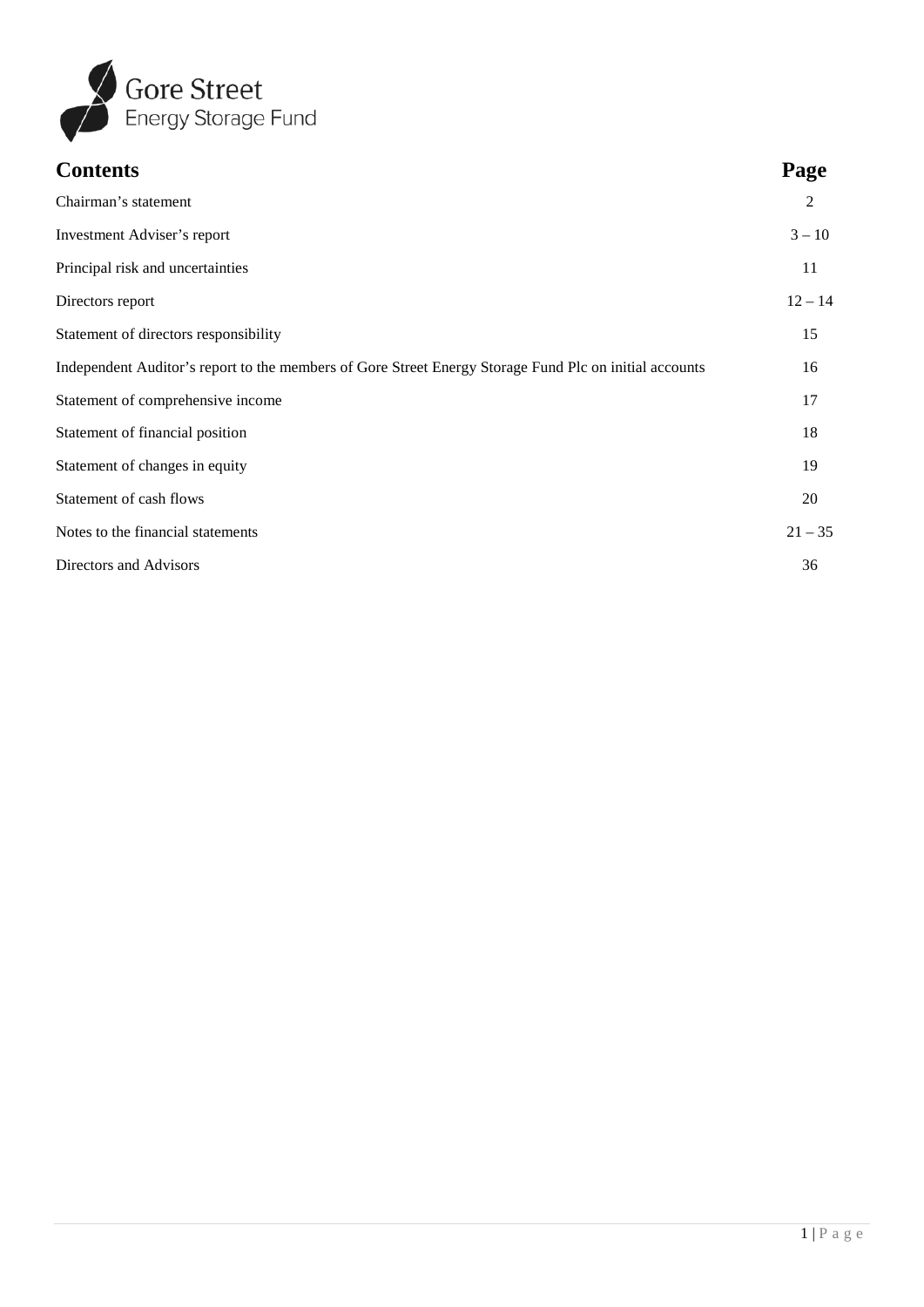

# **Chairman's Statement**

For the period from 19 January 2018 (incorporation date) to 30 September 2018

I am pleased to present Gore Street Energy Storage Fund PLC first interim report (including initial accounts) since listing on the Premium Segment of the London Stock Exchange in May 2018, for the period ended 30 September 2018.

# **Performance and returns**

GSF portfolio is performing in line with expectation. Our operating assets continue to benefit from secured revenue contracts and multiple revenue stacking strategy.

# **Dividends**

The first quarterly dividend of 2 pence per share is to be paid on 30 November 2018. We are targeting a dividend of 4 pence per share with respect to period end 31 March 2019.

# **Acquisitions**

The last six months have been strong on the acquisition front. We completed the acquisition of interests in 4 new facilities during the year, through 3 transactions. These acquisitions demonstrated our ability to source and execute transactions across the market but only when we consider the terms to be advantageous to shareholders. As a result, we invested a total of £8 million, with our net storage capacity increasing to 29 Megawatt ("MW").

# **Gearing**

The Company and its subsidiaries (the "Group") will generally avoid using non-recourse debt at the SPV level and aims to keep the Group level borrowings at a prudent level (the maximum presently is 15 % of GAV) to reduce risk. We ended the half year with no external borrowings.

# **Outlook**

The energy storage systems market globally was valued at approximately cUSD\$194.3 billion. in 2017 and is expected to generate revenue of around \$296.0 billion by the end of 2024, an annual increase of around 6.2% from 2018 till 2024. The industry expects a possible 2,000 MW of additional energy storage by 2020 in the UK. The Department of Energy and Climate Change had put forward that there is potential growth in the industry of up to 20 GW by 2050, whilst various Government and European Commission documents continue to identify the importance of energy storage for future energy systems.

The Company therefore is working in a growing market and we continue to see a significant number of interesting projects with different business models attached to them. We note that several of the key revenue services which our projects participate in, Frequency Response and Capacity Market, have had lower clearing prices and contracts becoming shorter in length in the recent auctions than we saw at the start of the year; however, these results have been matched by a continued dramatic fall in systems costs. We therefore believe that the return range stated at IPO is still achievable. With our strong cash flow, we continue to have confidence in meeting our objectives.

# **Governance**

The Board is working well in the discharge of its responsibilities and during the year several Board committees were established, with Directors being appointed to those committees.

# **Conclusion**

The Company first listed nearly 6 months ago in May 2018. Since listing, we have executed our investment objectives. That is down to the excellent work of the investment adviser and pushing forward the Company's investment strategy. The market is maturing in line with our expectations here in the UK and abroad and an increasing range of services these assets can provide will yield a robust and diversified revenue profile.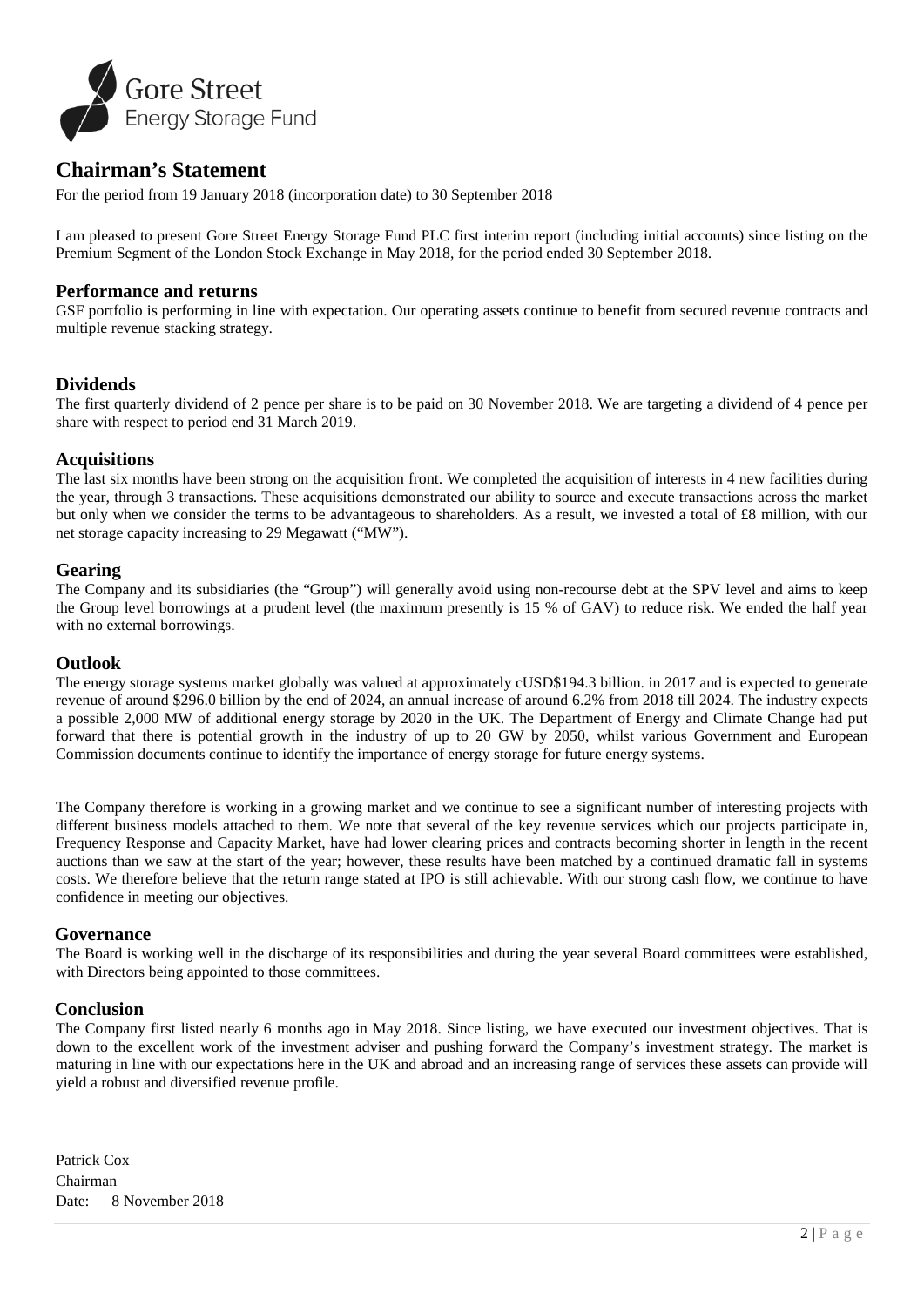

# **Investment Advisors Report**

For the period from 19 January 2018 (incorporation date) to 30 September 2018

# **About Gore Street Capital ("Investment Adviser")**

The Investment Adviser was formed in 2013 as a platform to acquire, develop and manage global renewable energy assets. It is headquartered in the UK and comprises a strong team of investment professionals with significant experience in sourcing, structuring and managing large renewable energy projects globally. The Investment Adviser was the first to deploy privately owned large scale battery projects in Britain.

# **Structure**

Gore Street Energy Storage Fund PLC (the "Company") holds and manages its investments through UK limited companies which are effectively 100% wholly-owned by the Company, GSES 1 Limited, NK Energy Storage Solutions Ltd. and GSC LR POT Limited.



# **Investment Objective**

The Company seeks to provide investors with a sustainable and attractive dividend over the long term by investing in a diversified portfolio of utility scale energy storage projects primarily located in the UK, although the Company will also consider projects in North America and Western Europe. In addition, the Company seeks to provide investors with an element of capital growth through the re-investment of net cash generated in excess of the target dividend in accordance with the Company's investment policy.

# **Strategic Partners**

As the Company's cornerstone investors, NEC Energy Storage Inc. ("NEC ES") and Nippon Koei ("NK") have remained the Company's strategic partners and major shareholders since the IPO of the Company on 25 May 2018.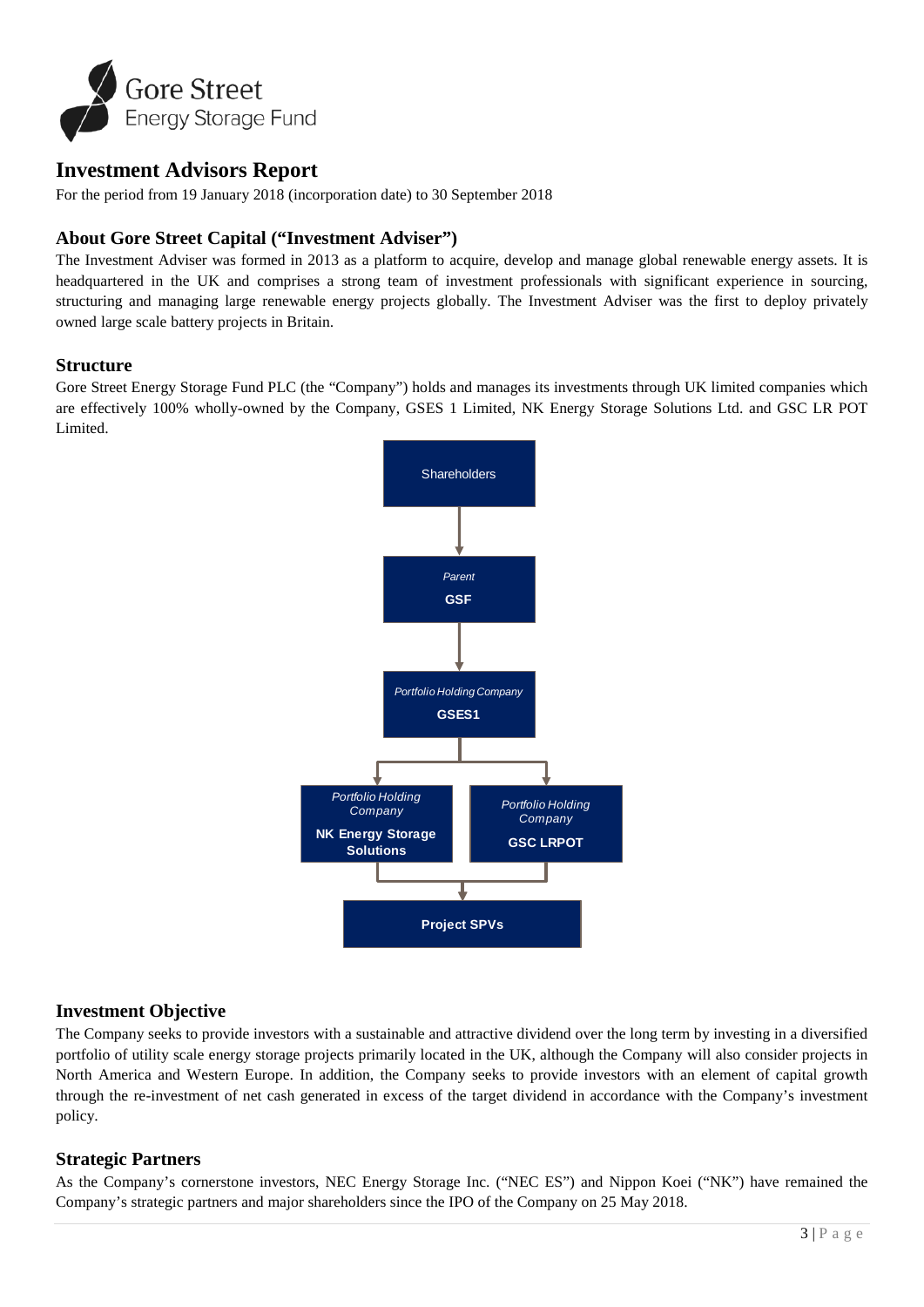

For the period from 19 January 2018 (incorporation date) to 30 September 2018

# **Strategic Partners** continued

NEC ES is a wholly-owned subsidiary of NEC Corporation, a global information and communications technology leader listed on the Tokyo Stock Exchange. NEC ES is widely recognised as a pioneer and leader in the market for utility scale energy storage.

NK is the longest-standing engineering consulting firm in Japan listed on the Tokyo Stock Exchange.

The Company through the support from Investment Adviser would benefit from exclusive right of first offer in relation to their energy storage projects pipeline.

# **Investment Portfolio Summary**

The Company's portfolio currently has 4 assets with a total installed capacity of 29.0 MW or 27.0 MW (proportionately to the Company's ownership). All of the assets within the GSF's portfolio are situated in the UK. Operating assets represent 10.0 MW or 8.0 MW (proportionately to the Company's shareholding portion).

The Investment Adviser has selected assets that deliver portfolio diversification by multiple revenue streams, geographical location, EPC contractors, O&M counterparties and developers.

# **Portfolio Assets**

As of 30 September 2018, the Company's portfolio consisted of four assets as detailed below:

# **1. Boulby**



| Location                             | Cleveland, North                |
|--------------------------------------|---------------------------------|
|                                      | Yorkshire, United               |
|                                      | Kingdom                         |
| Size                                 | 6 MW / 6 MWh                    |
| <b>SPV Entity</b>                    | NK Boulby Energy                |
|                                      | Storage Ltd.                    |
| % Effectively Owned by<br><b>GSF</b> | 100%                            |
| Contract Type                        | Behind-the-meter                |
| Source of Revenue                    | <b>Frequency Response</b><br>1) |
|                                      | <b>Capacity Market</b><br>2)    |
|                                      | Service to the site<br>3)       |
| Site Type                            | <b>Industrial Mining</b>        |
| Status                               | Operational                     |
| Commissioning/Expected               | Operational since               |
| Commissioning                        | October 2017                    |
| <b>Battery Provider</b>              | NEC ES                          |
|                                      |                                 |

# **2. Cenin**



| Location                      | Swansea, Wales,                                              |  |  |
|-------------------------------|--------------------------------------------------------------|--|--|
|                               | <b>United Kingdom</b>                                        |  |  |
| Size                          | 4 MW / 4.8 MWh                                               |  |  |
| <b>SPV Entity</b>             | KiWi Power ES B                                              |  |  |
|                               | Ltd.                                                         |  |  |
| % Effectively Owned by<br>GSF | 49%                                                          |  |  |
| Contract Type                 | Co-location                                                  |  |  |
| Source of Revenue             | 1)<br>Frequency<br>Firm<br>Contract<br>Capacity Market<br>4) |  |  |
| Site Type                     | Renewable                                                    |  |  |
|                               | Generation                                                   |  |  |
| <b>Status</b>                 | Operational                                                  |  |  |
| Commissioning/Expected        | Operational since                                            |  |  |
| Commissioning                 | February 2018                                                |  |  |
| <b>Battery Provider</b>       | Tesla                                                        |  |  |
|                               |                                                              |  |  |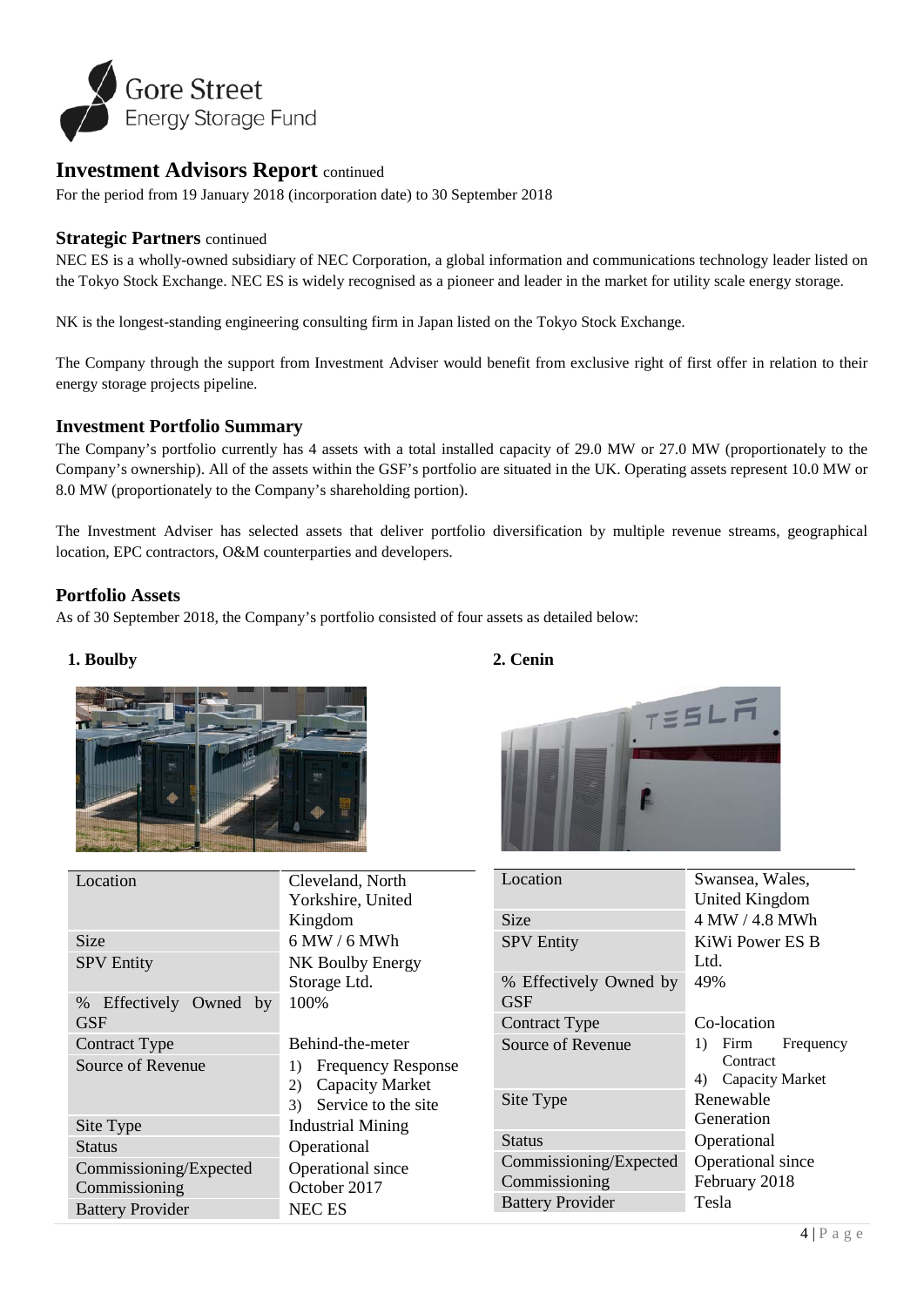

For the period from 19 January 2018 (incorporation date) to 30 September 2018

# **Portfolio Assets** continued

# **3. Lower Road**

#### Location Brentwood, United Kingdom Size 10 MW / 5 MWh SPV Entity **OSSPV001** Limited % Effectively Owned by **GSF** 100% Contract Type Front-of-the-meter Site Type 5) Greenfield Status Pre-construction Commissioning/Expected Commissioning Expected to become operational in Q2 2019 Battery Provider NEC ES Location Tilbury, London, United Kingdom Size 9 MW / 4.5 MWh SPV Entity **OSSPV001** Limited % Effectively Owned by **GSF** 100% Contract Type Behind-the-meter Site Type 6) Port Status Pre-construction Commissioning/Expected Commissioning Expected to become operational in Q2 2019 Battery Provider NEC ES

**4. Port of Tilbury**

# **Market Update**

# **Increasing Intermittent Capacity**

The installation of renewable capacity has been encouraged by the GB Government through various renewable incentive schemes. This has led to the rapid deployment of intermittent wind and solar generation capacity. As their output can vary considerably from one period to the next, this has increased the variability and uncertainty in the output. Flexibility assets– including storage assets – are critical to manage this variability.

Increasing wind penetration is a critical value driver for flexible assets due to both increasing intermittent generation's impact on wholesale electricity price volatility, as well as the increasing volume of Balancing Services that the system operators will need to procure to manage wind variability. In GB, wind output is highly correlated across the country, so small errors in wind forecasting will put considerable pressure on system stability, which the system operators will need to manage through increasing capacity provisions within Balancing Services markets. As wind penetration increases, existing plants will be required to run more aggressive operating patterns than originally planned to manage volatile renewable output, potentially starting and ramping up multiple times per day.

The impact of solar intermittency on system stability is not as pronounced. Nonetheless, the National Grid would still need to procure Balancing Services to manage solar forecasting error, creating demand for flexible assets.

#### **Decreasing Firm Thermal Capacity**

In parallel with the deployment of renewables, there has been a corresponding decrease in thermal capacity, in particular with the decommissioning of coal plants, to meet emissions targets. Over the past five years, close to 10 GW of coal plants have been decommissioned. This trend is expected to continue over the next decade with the remaining 11 GW of transmission connected coal plants expected to close by 2025. In addition, several gas plants were mothballed in recent years due to challenging economics and commercial setbacks.

A key uncertainty in the electricity market in the coming years is the pace of decommissioning of the remaining coal plants. Indeed, this will put pressure on capacity margins and create challenges for the National Grid in balancing the system. These large thermal plants provide Mandatory Balancing Services to the system operators. When these plants retire, this will increase volatility on the wholesale electricity market and the system operator's reserve requirements, thus creating opportunities for Distributed Energy and Flexibility providers.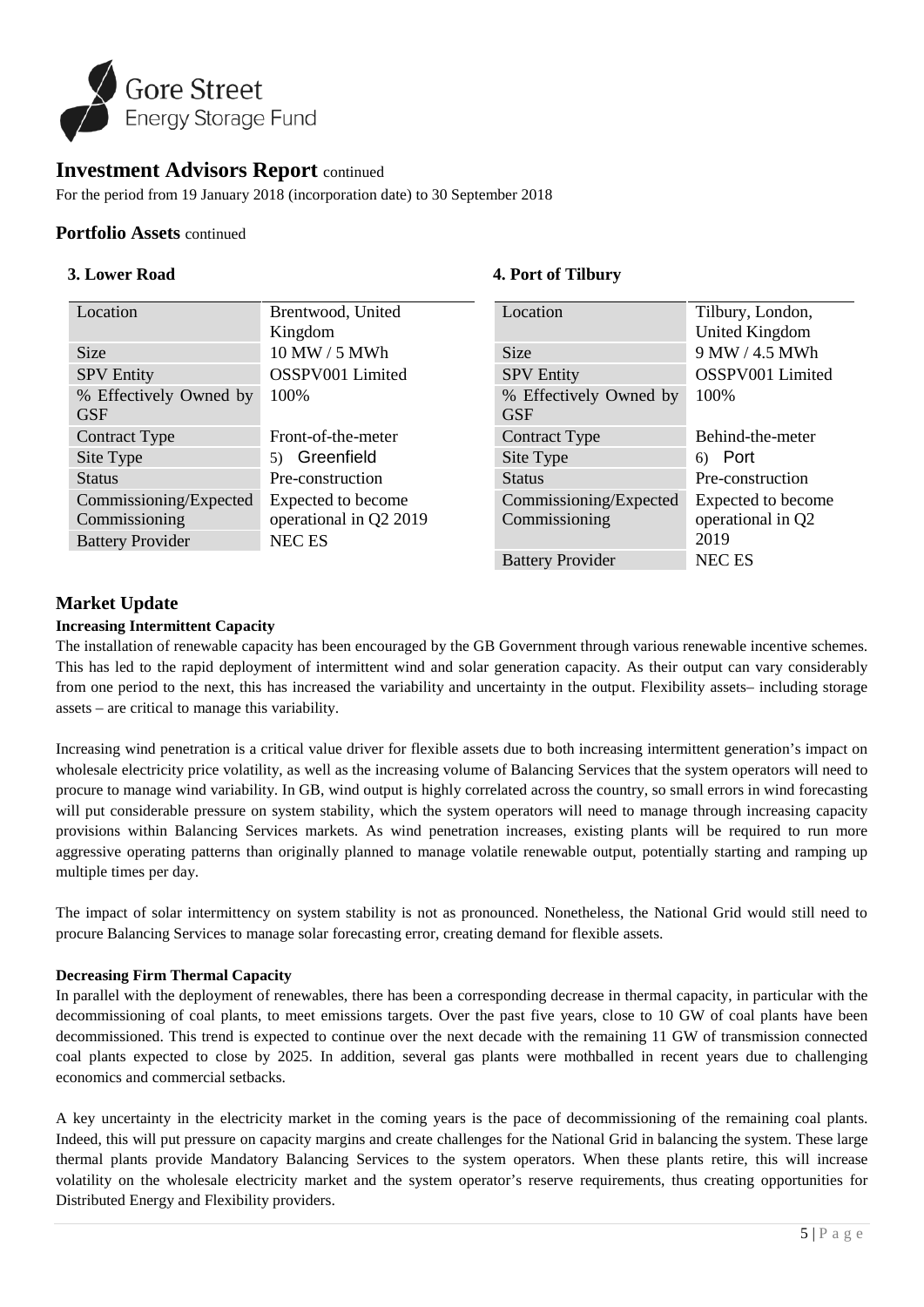

For the period from 19 January 2018 (incorporation date) to 30 September 2018

# **Market Update** continued

# **A Strong Case for Battery Storage**

As the share of renewables – especially wind at night – in the UK electricity mix increases, thus creating uncertainty, and thermal power capacity is decommissioned, which reduces the network's ability to self-stabilise and avoid black-outs, the need for flexibility increases. A number of services are increasingly needed, that batteries, and in some cases competing technologies, will need to provide:

- **The need for frequency response** has increased due to the decommissioning of thermal plants. Unlike wind and solar power plants, thermal plants could absorb any short-term mismatch between supply and demand. In the event of a spike in demand or power plants shut down unexpectedly, this capacity gives the National Grid time to adjust power production and avoid a black-out. As wind and solar capacity which are the intermittent generation capacity increases and thermal capacity increases, the network's ability to avoid black-outs is reduced dramatically. Batteries are now needed to provide dynamic, sub-30 second, frequency response to immediate absorb any difference between consumption and generation, while the National Grid dispatches other power production assets to take over to avoid black-outs. Another factor is the increased concentration of baseload power, which will require the National Grid to ensure that there is enough flexibility capacity to offset a drop in power if the largest power generation system shuts down unexpectedly.
- **Wholesale arbitrage and balancing market:** the reduced capacity margin resulting from the decommissioning of thermal capacity and the deployment of renewables increases price volatility thus creating an opportunity for wholesale arbitrage. The growing share of intermittent capacity makes power generation forecasts more uncertain. This forces the National Grid to increasingly resort to the Balancing Services market to balance the network after gate closure, which drives Balancing Mechanism ("BM") price spreads higher. This creates another opportunity for arbitrage.
- **A series of complementary revenues can be generated**, such as Capacity Market payments and distribution and transmission charges avoidance – when the asset is co-located with a large commercial or industrial off-taker.
- **Driven by electric vehicle deployment and increasing Lithium-Ion manufacturing capacity** worldwide, the price of Lithium-Ion cells has been decreasing steadily, enabling developers and investors to absorb the impact of decreasing frequency response prices, whilst still meeting their target returns.

#### **Increasing Competition and Evolving Revenue Strategy**

Competition in the UK storage market is intensifying: As more storage capacity comes online, FFR prices have decreased steadily and contract durations are being shortened by the National Grid.

In this context, while the industry is aided by decreasing battery prices, it must also turn in increasingly complex revenue stacking strategies to maximise battery utilisation and revenue. Such strategies need to be combined with equally complex EPC and O&M contracts with highly tailored warranty constructs precisely matching the applications of the battery.

# **Investment Performance**

The NAV per share for the Company as at 30 September 2018 was 97.0 pence compared to 97.6 pence as at 30 June 2018.

The difference from IPO predominantly reflected the costs and expenses of the IPO of 2 pence per shares. The seed assets acquired on 22 June 2018 were valued in line with purchase price, thus, did not affect NAV as of 30 June 2018, and the NAV was, therefore, 97.6 pence per share on 30 June 2018.

The decrease in NAV from 97.6 pence per share to 97.0 pence per share in the period from 1 July 2018 to 30 September 2018 is attributable to decline in frequency response price forecasts provided by third party and fund operating expenses.

This decline in frequency price forecasts was partially offset by operating cost reductions and was further mitigated by the planned implementation of alternative revenue strategies, including energy arbitrage. As a result, NAV of portfolio SPVs decreased to £8.0 m from acquisition and capital expenditure value of £8.1 m.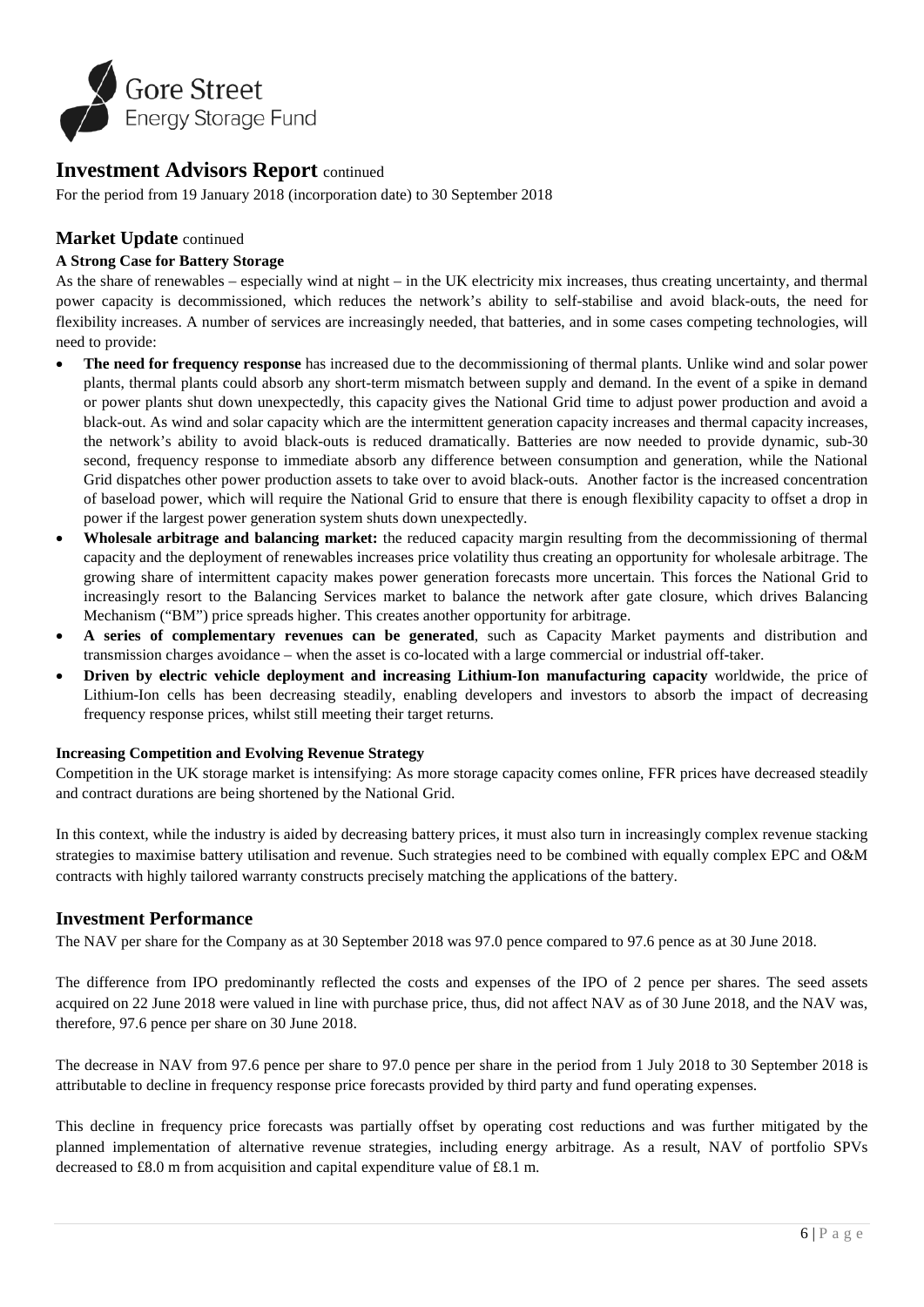

For the period from 19 January 2018 (incorporation date) to 30 September 2018

# **Investment Performance** continued

To manage the Company's operating expense, the Investment Adviser has agreed to reduce its management fee for this half year period from its contracted rate of 1% of NAV.

A gradual decrease in the NAV is otherwise to be anticipated until the IPO proceeds are largely invested.

The NAV changes are summarized in below table. Since the IPO, the Company has invested £8.1 m in cash through acquisitions of SPVs and related capital expenditures, and it has committed to deploy c. 50% of its capital.

# **NAV Bridge (IPO 25 May 2018 to 30 September 2018)**

| <b>NAV Bridge</b>                   | <b>NAV</b> | <b>NAV/Share</b> |
|-------------------------------------|------------|------------------|
|                                     | £ Million  | pence            |
| <b>IPO</b> Proceeds                 | 30.6       | 100.0            |
| <b>IPO</b> expense                  | (0.6)      | (1.8)            |
| <b>Investment Manager Fee</b>       | (0.0)      | (0.1)            |
| Other operational expense           | (0.3)      | (0.8)            |
| Interest earned                     | 0.0        | 0.1              |
| <b>Acquisition and Capex</b>        | (8.1)      | (26.4)           |
| NAV of Portfolio SPVs (30 Sep 2018) | 8.0        | 26.1             |
| <b>Total NAV (30 September)</b>     | 29.7       | 97.0             |

# **Valuation of the Investment Portfolio**

The Investment Adviser is responsible for providing a fair market valuation of the Company's underlying assets. The results of fair market value of the Company's investment portfolio are presented to the Company's Board of Directors for their review and approval. Investments are reported at the Directors' estimate of fair value at the reporting date. Investment Valuations are calculated by Management quarterly and reviewed by a third party in the mid-year and end of year reports.

The Investment Adviser uses a Discounted Cash Flow ("DCF") method for the projects that are commercially operational, while projects in pre-construction or under construction are held at cost or at the acquisition cost as this is an appropriate estimate of fair value. The methodology adheres to IFRS 13 as well as the International Valuation Standards Council ("IVSC").

The Investment Adviser applies multiple assumptions in the valuation models as detailed below:

#### **General**

- Discount rate: For the assets currently in operation, the Investment Adviser applied a discount rate from 6.0% to 8.0%. The 6.0% discount rate is applied only for revenue contracted periods, reflecting the lower risk associated with National Grid as a counterparty.
- Movement in working capital: Change in working capital (period-on-period current assets less current liabilities) is incorporated into project cash flows through an assessment of relevant balance sheet operating line items (e.g.: changes in receivables, payables and VAT balance).
- Inflation: Cash flow models include long-term inflationary uplift of income and expenses at 2.5%. In light of government targets (in particular the UK government's long-term target), the Investment Adviser considers this to be the most appropriate.

#### **Revenue**

- Contracted revenues based on the actual contracted prices and estimated availability.
- Uncontracted revenues based on the unit price forecast from third party research house(s).
- Future optimum mix of various revenue contracts based on advice from industry experts (third party consultants).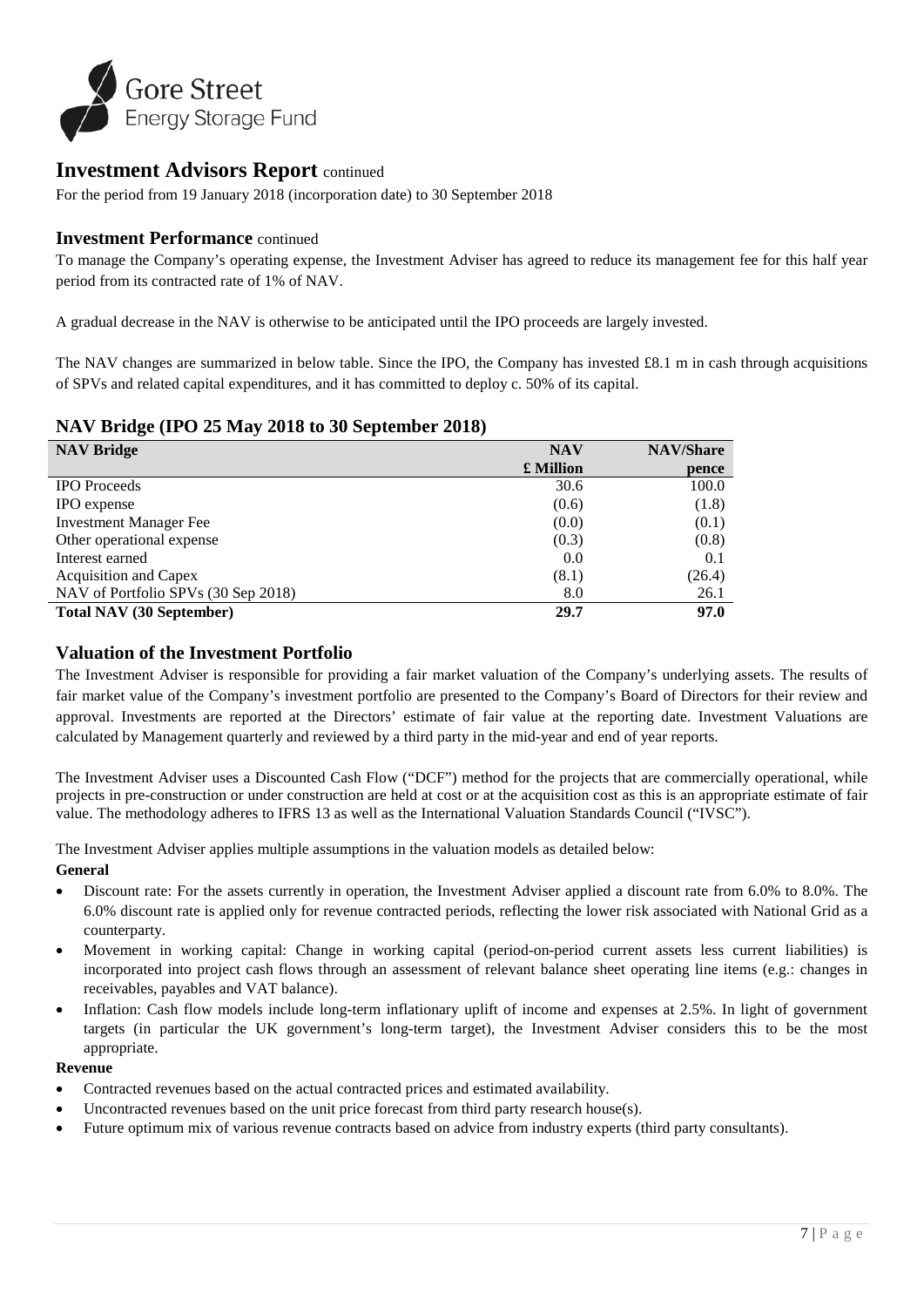

For the period from 19 January 2018 (incorporation date) to 30 September 2018

# **Valuation of the Investment Portfolio**

### **Operating Expenses**

- Expenses based on (a) contracted prices under long term agreement (e.g. machinery maintenance and lease contract) or (b) most recent actuals/quotes with inflation adjustments.
- Energy cost based on system efficiency from EPC's technical specifications, published transmission/distribution network tariff and third party electricity price forecast.

# **Portfolio Summary**

#### **1. Boulby (6 MW)**

From July to September 2018, Boulby's average availability was 88.0%. During the period there was a one-off inverter incident which negatively affected Boulby's performance (as detailed below), therefore, after adjustment of this incident, availability for the period would be 99.9%.

In August 2018, Boulby was operating with 33% of its capacity (2 MW) for 2 weeks due to capacitor issue and, consequently, an inverter failure. Technical support was presented on site during the period and the issue was rectified by replacing the capacitor.

In September 2018, Boulby as secured a Capacity Market T-1 contract delivery from 1 October 2018 to 30 September 2019.

# **2. Cenin (4 MW[1](#page-8-0) )**

From July to September 2018, Cenin's average availability was 96.1%. During the period there were two incidents which negatively affected Cenin's performance (as detailed below), therefore, after adjustment of these incidents, availability for the period is 97.7%

In August 2018, there were two incidents occurred which negatively affected Cenin's performance. First, there was a loss in connectivity and the system went offline for 28 hours. The EPC reacted quickly to resolve the issue and it was fully rectified. Second, there was a loss in connectivity and the system went offline for 8 hours but the issue was rectified by the EPC within the same day. This was a result the cellular connectivity issue and, thus, a new site master controller was installed.

#### **3. Lower Road (10 MW)**

The Company finalised its investment in Lower Road in September 2018 by acquiring an SPV owning the rights to the project. The Engineering, Procurement and Construction ("EPC") and Operating and Maintenance ("O&M") contracts have been signed.

Under the EPC contract, the asset owner has the option to upgrade and increase capacity from. 5 MWh to 10 MWh within the first 6 years after the start of operations.

#### **4. Port of Tilbury (9 MW)**

**.** 

The Company finalised its investment in Port of Tilbury in September 2018 by acquiring an SPV owning the rights to the project. The EPC and O&M contracts have now been signed.

Under the EPC contract, the asset owner has the option to upgrade and increase capacity from 4.5 MWh to 9 MWh within the first 3.5 years after the start of operations.

<span id="page-8-0"></span> $1$  Total of 4.0 MW or 2.0 MW proportionately to the Company's share shareholding portion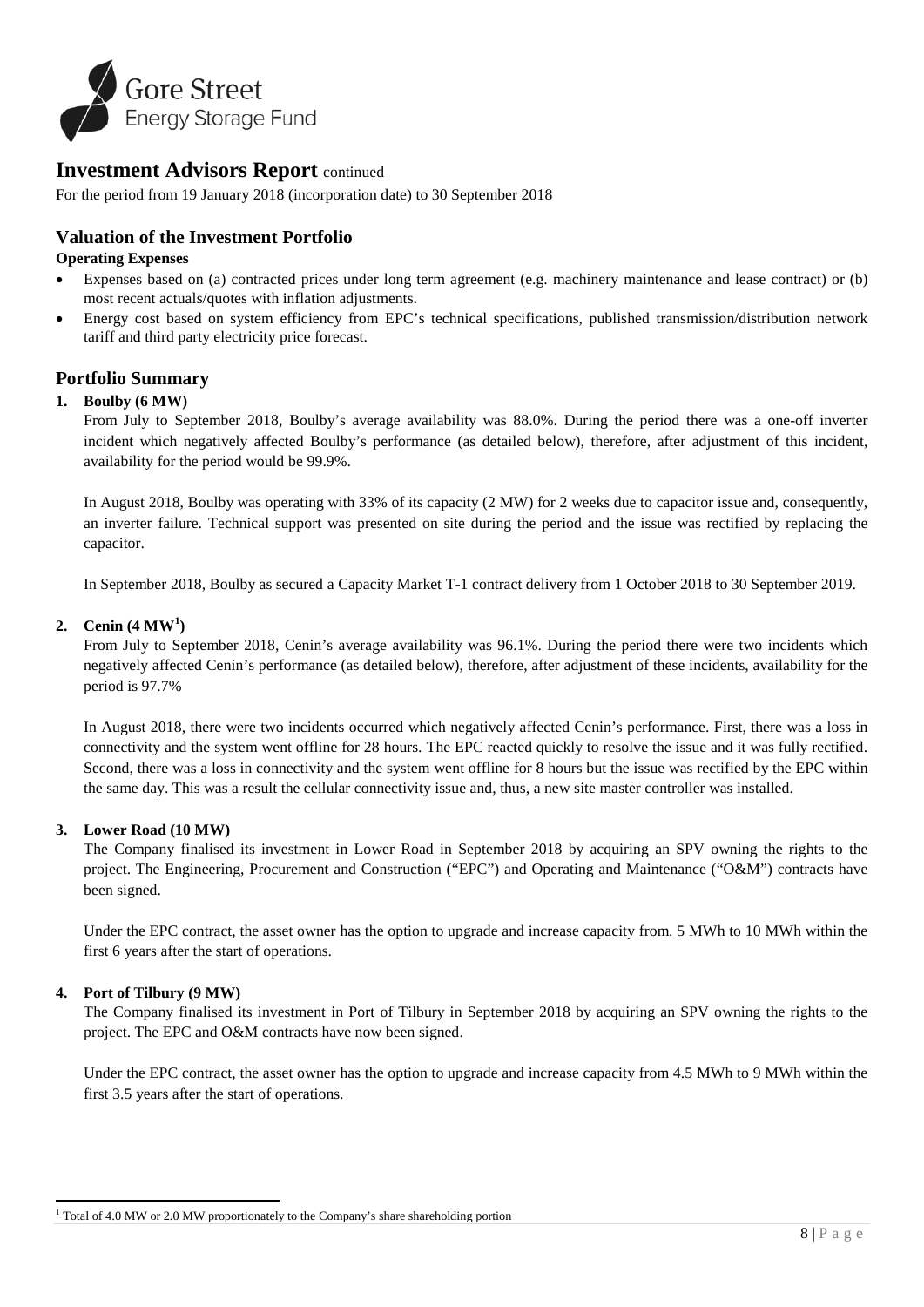

For the period from 19 January 2018 (incorporation date) to 30 September 2018

# **Governance**

Investment Adviser regularly reviews all energy storage assets to ensure they are compliance with planning consent and conditions set by the relevant local councils.

# **Investment Pipeline**

The Company and Investment Adviser have identified 8 investment opportunities. Three out of eight projects have already secured exclusivity with the partners or in advanced stage of negotiations as detailed below:

| <b>Exclusive Assets or in advanced stage of negotiations</b> |                 |                                                            |                                   |  |  |
|--------------------------------------------------------------|-----------------|------------------------------------------------------------|-----------------------------------|--|--|
| <b>Project</b>                                               | <b>Location</b> | Type of project<br>(Front-of-the-Meter / Behind-the-Meter) | <b>Total Project</b><br>Size (MW) |  |  |
| Project 1                                                    | United Kingdom  | Front-of-the-Meter – Lithium-ion<br>technology             | 30.0                              |  |  |
| Project 2                                                    | Belgium         | Front-of-the-Meter - Lithium-ion<br>technology             | 25.0                              |  |  |
| Project 3                                                    | Germany         | Front-of-the-Meter – Flow technology                       | 11.0                              |  |  |
| Total 56.0 MW                                                |                 |                                                            |                                   |  |  |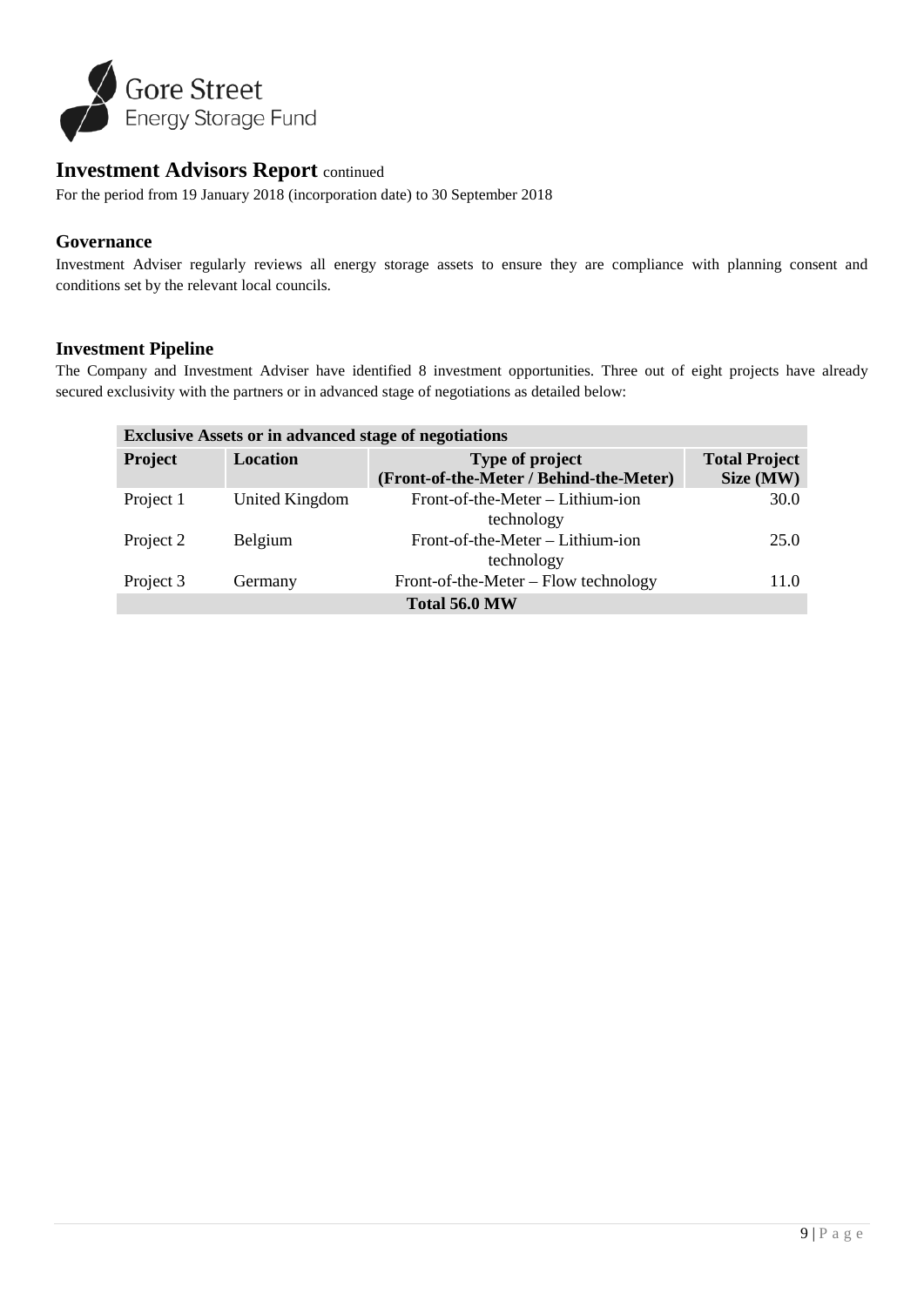

For the period from 19 January 2018 (incorporation date) to 30 September 2018

# **Investment Pipeline** continued

| <b>Additional Pipeline</b> |                      |                                                            |                                   |  |
|----------------------------|----------------------|------------------------------------------------------------|-----------------------------------|--|
| Project                    | <b>Location</b>      | Type of project<br>(Front-of-the-Meter / Behind-the-Meter) | <b>Total Project</b><br>Size (MW) |  |
| Project 4                  | United Kingdom       | Front-of-the-Meter - Lithium-ion<br>technology             | 49.0                              |  |
| Project 5                  | United Kingdom       | Front-of-the-Meter – Lithium-ion<br>technology             | 45.0                              |  |
| Project 6                  | <b>United States</b> | Front-of-the-Meter – Lithium-ion<br>technology             | 30.0                              |  |
| Project 7                  | United Kingdom       | Front-of-the-Meter - Lithium-ion<br>technology             | 20.0                              |  |
| Project 8                  | United Kingdom       | Front-of-the-Meter – Lithium-ion<br>technology             | 7.5                               |  |
| <b>Total 151.5 MW</b>      |                      |                                                            |                                   |  |

Gore Street Capital Investment Adviser Date: 8 November 2018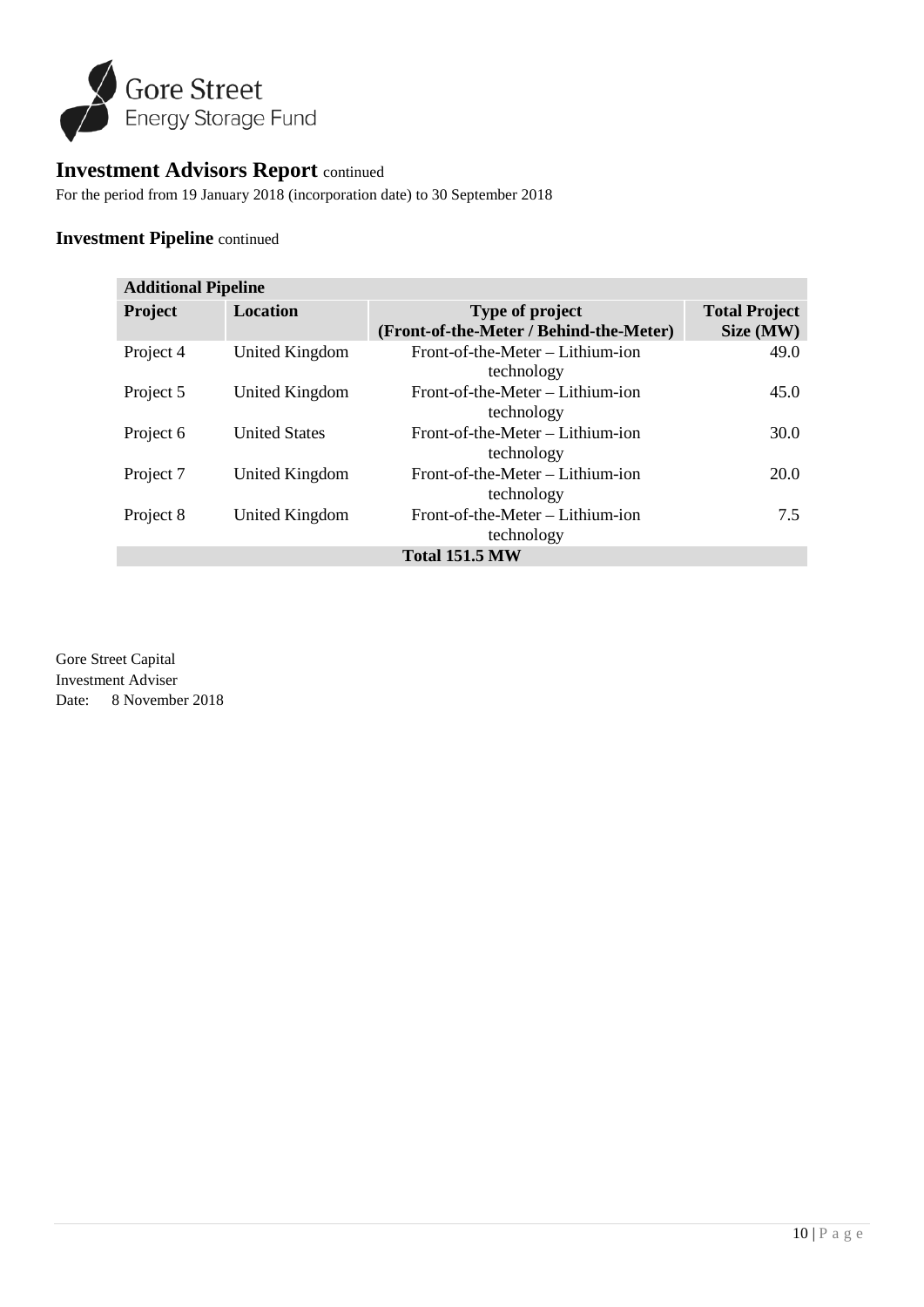

# **Principal risk and uncertainties**

For the period from 19 January 2018 (incorporation date) to 30 September 2018

The Directors consider the following principal risks and uncertainties to the Company for the remainder of the period to 31 March 2019:

### **A. Risk relating to the Company**

- 1. The Company and its subsidiaries have no employees and is reliant on the performance of third party service providers
- 2. The Company's targeted returns are based on estimates and assumptions that are inherently subject to significant uncertainties and contingencies
- 3. Changes in laws or regulations governing the Company's operations may adversely affect the Company's business
- 4. UK's exit from the European Union

#### **B. Risk relating to portfolio and investment strategy**

#### **1. Macro level risks:**

- 1.1 Energy market regulations
- 1.2 New energy storage technologies
- **2. Acquisition of energy storage projects risks:**
	- 2.1 Competition for acquisitions
		- 2.2 Due diligence may fail to uncover all material risks
- **3. Others risk:**
	- 3.1 Valuation process

#### **C. Risks relating to operation of the Company's portfolio**

- 1. Inability to control operating expenses and investments
- 2. Changes in method to procure balancing services, length of contracts and pricing, including frequency response and failure to secure new contracts
- 3. Volatility of the price of electricity
- 4. Counterparty risk which includes demand aggregator, electricity supplier and other counterparties
- 5. Technological and operational risks may rise which may not be covered by warranties or insurance

# **D. Risks relating to taxation**

More detailed information on the risks and uncertainties affecting the Company can be found on pages 19 - 35 of the Company's most recent Prospectus issued on 9 March 2018.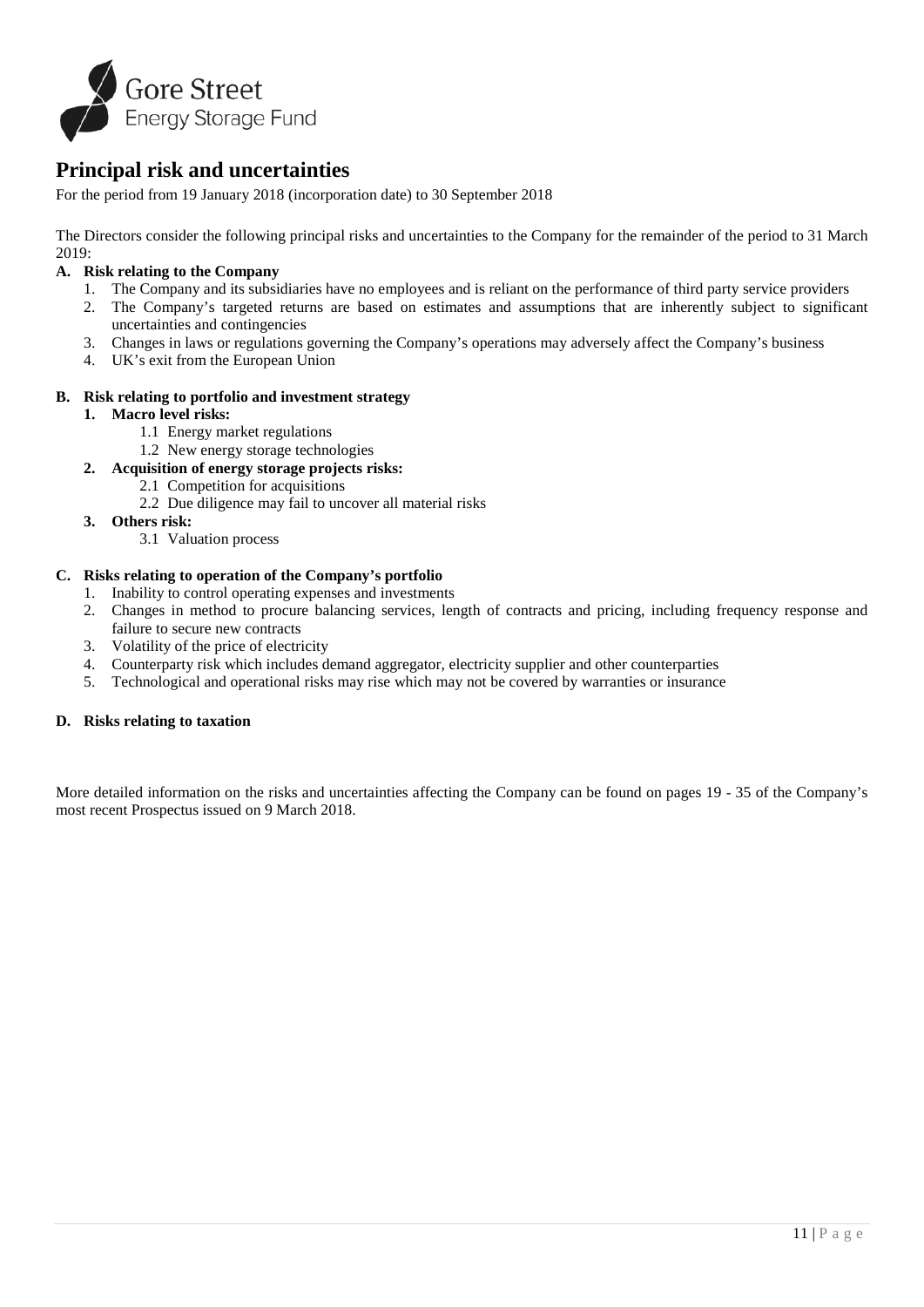

# **Directors' report**

For the period from 19 January 2018 (incorporation date) to 30 September 2018

The directors present their report together with the audited financial statements for the period from 19 January 2018 (incorporation date) to 30 September 2018 in accordance with section 839 (4) of the Companies Act 2006. This is also the first set of financial information prepared by Gore Street Energy Storage Fund Plc (the "Company") and therefore no comparatives are provided.

# **Principal activity and status**

The Company was incorporated in England and Wales on 19 January 2018 with company number 11160422 and registered as an investment company limited by shares under Section 833 of the Companies Act 2006. On 25 May 2018, the Company's ordinary shares were admitted a Premium Listing and commenced dealings on the Main Market of the London Stock Exchange ("LSE"). The Company has subsequent to its launch, entered the Investment Trust Company ("ITC") regime for the purposes of UK taxation. The Company is a Member of the Association of Investment Companies ("AIC").

# **Business review**

During the period the Company invested £1 in GSES 1 Limited, a newly incorporated company in the United Kingdom. Since the IPO in 25 May 2018, the Company, through GSES 1 Limited, has successfully acquired 4 facilities of which 3 facilities are wholly owned by the Company. The Chairman's statement and Investment advisors report expands on the business activity and acquisitions in the period.

#### **Results and dividends**

The financial statements of the Company for the period appear pages on 18 to 21. Total Comprehensive loss for the period was £377,812. The Directors recommend that an interim dividend of 2 pence per share be paid in respect of the period ended 30 September 2018.

# **Dividend policy**

Subject to market conditions and performance, financial position and financial outlook, it is the Directors' intention to pay an attractive level of dividend income to shareholders on a quarterly basis. The targeted annual dividend for 31 March 2019 is 4p per Ordinary share and thereafter 7 pence per share as per the supplemental prospectus. The Company intends to grow the dividend progressively, through investment in upward-only, inflation-protected, long-term lease agreements.

# **Share capital**

As at 30 September 2018, 30,600,000 ordinary shares were in issue and no other classes of shares were in issue at that date.

# **Risk management and internal control**

The Board is responsible for financial reporting and controls, including the approval of the Annual Report and Accounts, the dividend policy, any significant changes in accounting policies or practices, and treasury policies including the use of derivative financial instruments. During the period the Board has carried out a robust assessment of the principal risks and uncertainties facing the Company and how they are being mitigated, as described on pages 11.

In light of the Company's current position and principal risks and uncertainties, the Board has assessed the prospects of the Company for a period of 12 months from the date of this report, reviewing the Company's liquidity position, compliance with any loan covenants and the financial strength of its energy contracts, together with forecasts of the Company's future performance under various scenarios. The Board has concluded there is a reasonable expectation that the Company will be able to continue in operation and meet its liabilities over that period. The Board has also assessed the prospects of the Company over a longer period than the going concern review and has a reasonable expectation that the Company will be able to continue in business over the five year period examined in that assessment.

The Board is also responsible for the internal controls of the Company, including operational and compliance controls and risk management systems, which are documented in a Board memorandum. As with any risk management system, the Company's internal control framework is designed to manage risk but cannot give absolute assurance that there will never be any material misstatement or loss. The Board has reviewed the risk management and internal control framework in the period and believes it to be working effectively. The Board has considered the appropriateness of establishing an internal audit function and, having regard to the relatively simple nature of the Company's operations and the likely cost of such a function, has concluded that it is not necessary at this stage.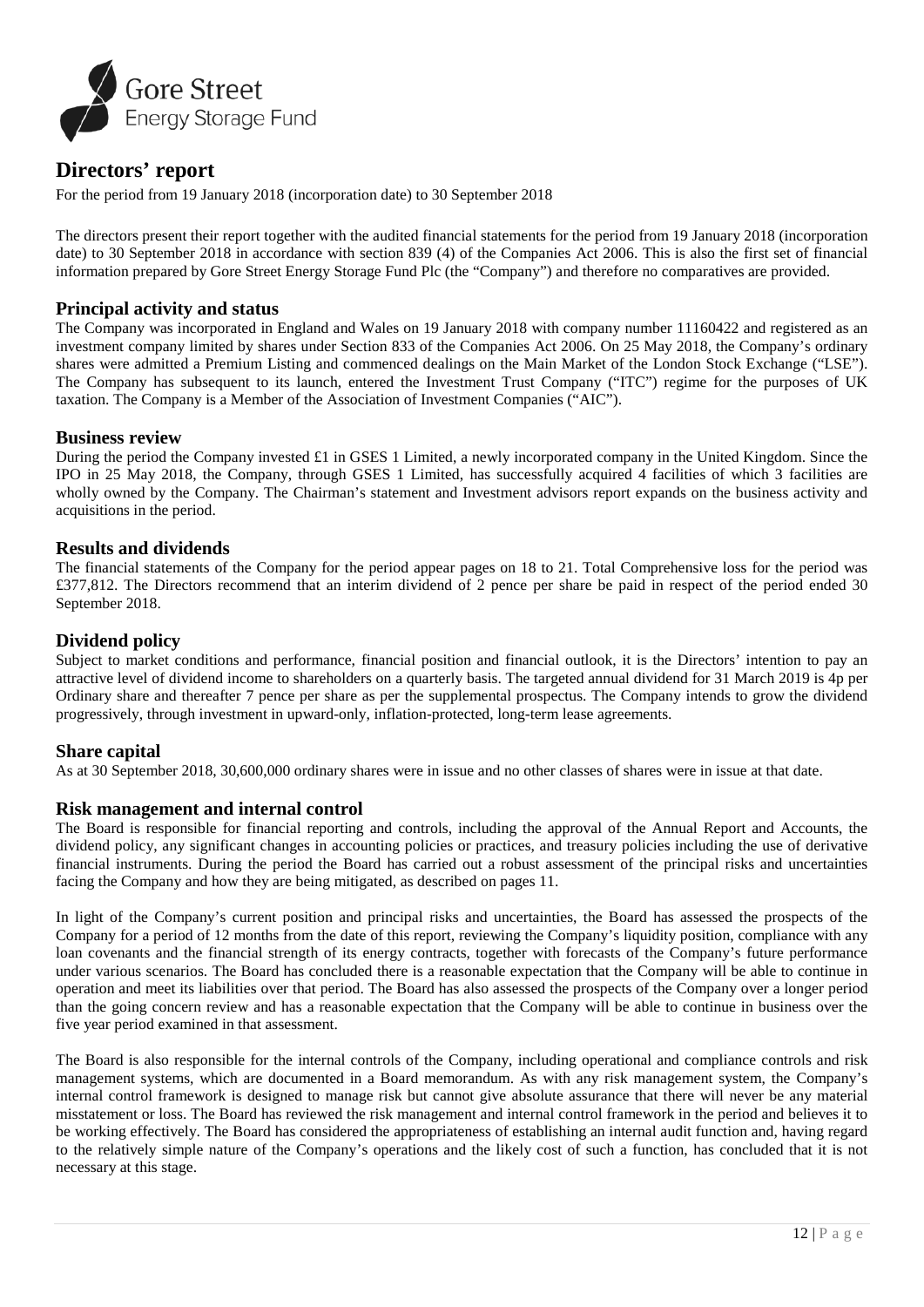

# **Directors' report** continued

For the period from 19 January 2018 (incorporation date) to 30 September 2018

# **Risk management and internal control** continued

The Board meets at least every quarter to review the Company's performance against its strategic aims, objectives, business plans and budgets and ensures that any corrective action considered necessary is taken. Additional meetings are held as required to deal with the business of the Company in a timely manner. Directors are expected to attend all meetings of the Board and all meetings of those committees on which they sit, as well as the Annual General Meeting ("AGM"). Meetings called outside the scheduled quarterly Board meetings may need to be convened at relatively short notice and therefore at times when not every director is available. Every meeting during the period has however been correctly convened with an appropriate quorum and with the directors independent of the Investment Adviser.

# **Directors**

All directors are non-executive directors. In accordance with the Articles of Association, all directors are required to retire and seek re-election at the AGM following their initial appointment to the Board. All four directors will therefore retire and seek reelection at the next AGM having been appointed during 2018.

The Company maintains £10 million of directors' and Officers' Liability Insurance cover for the benefit of the directors, which was in place throughout the period and which continues in effect at the date of this report.

Details of the fees paid to directors in the period are set out below.

| <b>Director</b>  | <b>Annual fee</b><br>$\mathbf f(x)$ | Received in period ended<br>30 September 2018 |
|------------------|-------------------------------------|-----------------------------------------------|
|                  |                                     | $\mathbf f(x)$                                |
| Patrick Cox      | 33,000                              | 11,635                                        |
| Caroline Banzsky | 21,000                              | 7,404                                         |
| Malcolm King     | 18,000                              | 6,346                                         |
| Thomas Murley    | 18,000                              | 6,346                                         |

In accordance with FCA Listing Rules 9.8.6(R)(1), Directors' interest in the shares of the Company (in respect of which transactions are notifiable to the Company under FCA Disclosure and Transparency Rule 3.1.2(R)) as at 30 September 2018 are shown below:

| Directors' interest and beneficial interest |                 | Number of Percentage of issued |  |
|---------------------------------------------|-----------------|--------------------------------|--|
|                                             | ordinary shares | share capital                  |  |
| Patrick Cox                                 | 49.996          | 0.02%                          |  |
| Caroline Banzsky                            | 35,000          | 0.01%                          |  |
| Malcolm King                                | 25,000          | $0.01\%$                       |  |

# **Significant shareholdings**

As at 30 September 2018 the directors have been notified that the following shareholders have a disclosable interest of 3% or more in the ordinary shares of the Company:<br>Shareholder **Number of Dependence of issued** 

| <b>Shareholder</b>             | Number of       | <b>Percentage of issued</b> |  |
|--------------------------------|-----------------|-----------------------------|--|
|                                | ordinary shares | share capital               |  |
| AJ Bell                        | 877,692         | 3%                          |  |
| Nigel Lindsay-Fynn             | 800,000         | 3%                          |  |
| Interactive Investor           | 872,585         | 3%                          |  |
| Hargreaves Lansdown            | 902,118         | 3%                          |  |
| Stockdale Securities connected | 937,681         | 3%                          |  |
| Premier Asset Management       | 1,100,000       | 4%                          |  |
| First Avenue LLC               | 1,850,000       | 6%                          |  |
| Herald IM                      | 2,000,000       | 7%                          |  |
| Nippon Koei Co. Ltd            | 6,000,000       | 20%                         |  |
| NEC Energy Solutions Inc       | 8,000,000       | 26%                         |  |
|                                |                 |                             |  |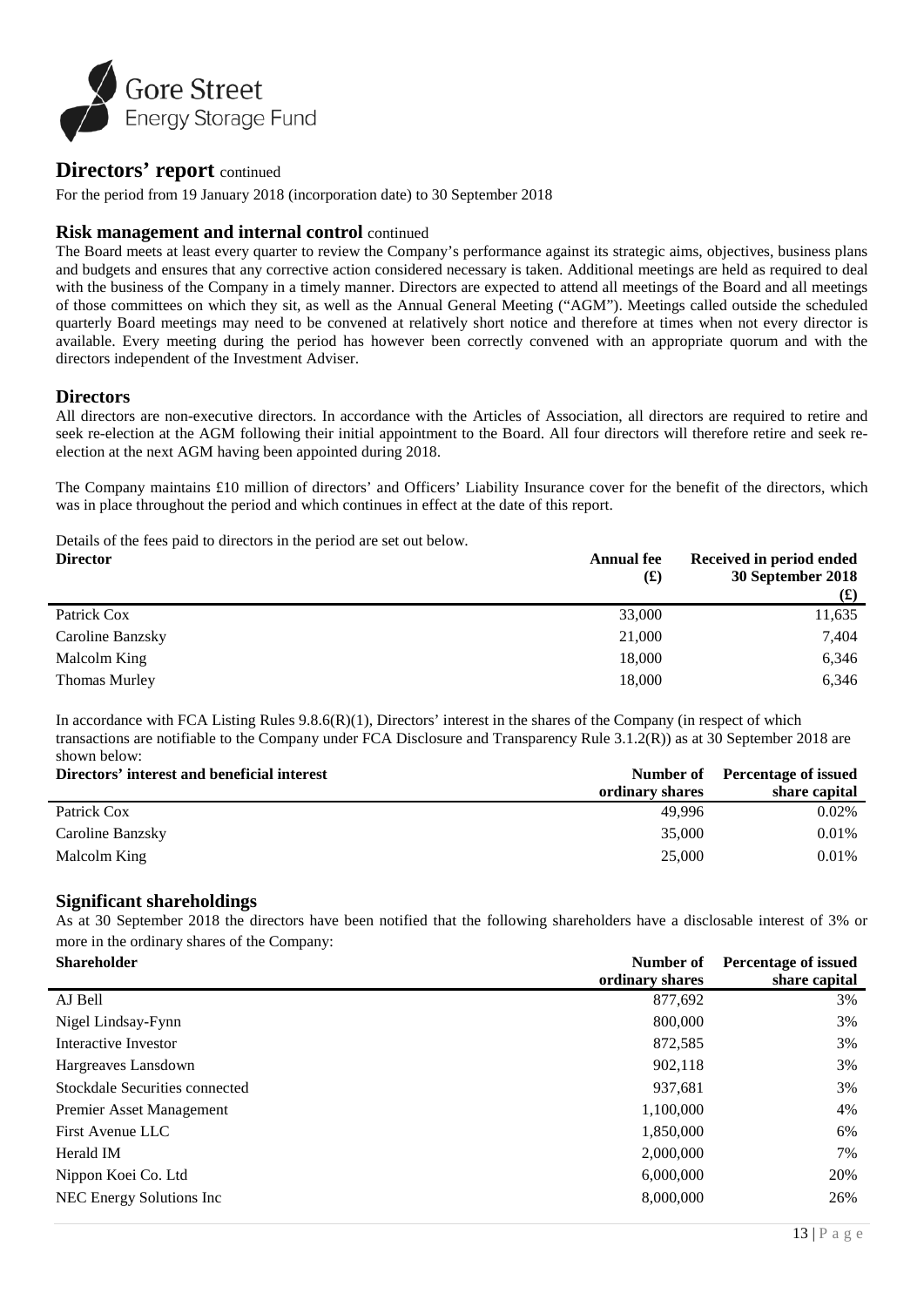

# **Directors' report** continued

For the period from 19 January 2018 (incorporation date) to 30 September 2018

# **Political contributions**

The Company made no political contributions during the period.

### **Greenhouse gas emissions reporting**

The Board has considered the requirement to disclose the Company's measured carbon emissions sources under the Companies Act 2006 (Strategic report and Director's report) Regulations 2013.

During the period ended 30 September 2018:

- any emissions from the Company's projects have been the subsidiaries responsibility rather than the Company's, so the principle of operational control has been applied;
- any emissions that are either produced from the Company's registered office or from offices used to provide administrative support are deemed to fall under the Adviser and Manager's responsibility; and
- the Company has not leased or owned any vehicles which fall under the requirements of Mandatory Emissions Reporting.

As such, the Board believes that the Company has no reportable emissions for the period ended 30 September 2018.

# **Employees**

The Company has no employees and therefore no employees share scheme or policies for the employment of disabled persons or employee engagement.

# **Other disclosures**

Disclosures of financial risk management objectives and policies and exposure to financial risks are included in note17 to the financial statements.

Disclosures in relation to the Company's business model and strategy have been included within the Investment Adviser's report on page 3. Disclosures in relation to the main industry trends and factors that are likely to affect the future performance and position of the business have been included within the Investment Advisers report. Disclosures in relation to environmental matters, employees, social and human rights issues, employee diversity have not been included as the directors' do not consider these to be relevant to the Company.

# **Disclosure of information to auditors**

All of the Directors have taken all the steps that they ought to have taken to make themselves aware of any information needed by the auditors for the purposes of their audit and to establish that the auditors are aware of that information. The Directors are not aware of any relevant audit information of which the auditors are unaware.

# **Independent Auditors**

Ernst & Young LLP were appointed as auditors by the directors during the period and have expressed their willingness to continue as auditor for Company.

Signed by order of the Board,

Patrick Cox Chairman Date: 8 November 2018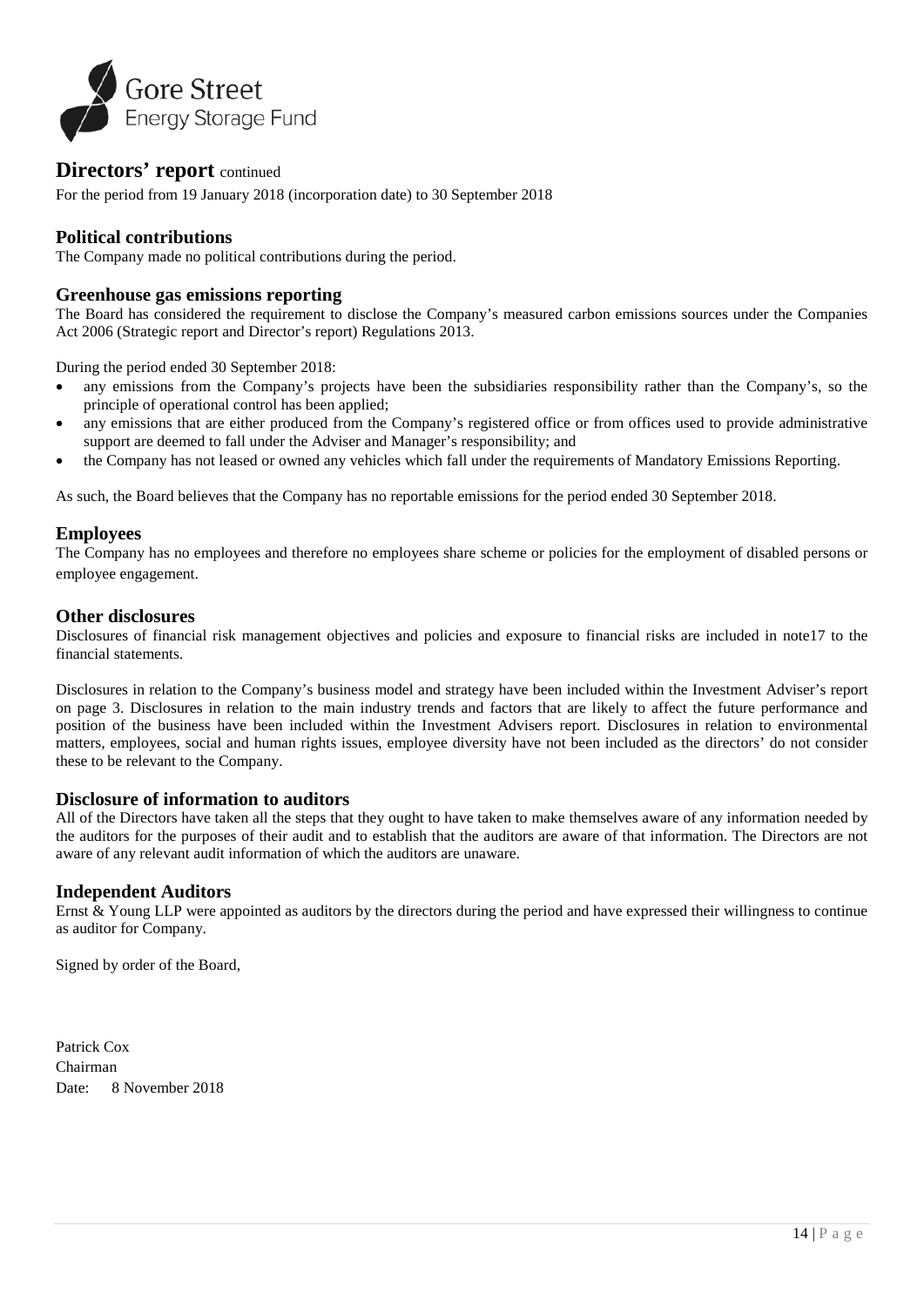

# **Statement of directors' responsibilities**

The directors are responsible for preparing the half yearly report and financial statements in accordance with applicable law and regulations.

As a company listed on the London Stock Exchange, Gore Street Energy Storage Fund Plc is subject to the FCA's Listing Rules and Disclosure and Transparency Rules, as well as to all applicable laws and regulations in England and Wales where it is registered.

The half yearly report and financial statements have been prepared in accordance with International Financial Reporting Standards ("IFRS") as adopted by the European Union. Under company law, the directors must not approve the financial statements unless they are satisfied they give a true and fair view of the state of affairs of the Company and of the profit or loss for the period. In preparing these financial statements, the directors should:

- select suitable accounting policies and then apply them consistently;
- make judgements and estimates that are reasonable;
- specify which generally accepted accounting principles have been adopted in their preparation; and
- prepare the financial statements on the going concern basis, unless it is inappropriate to presume that the Company will continue in business.

The directors are responsible for keeping proper accounting records which are sufficient to show and explain the Company's transactions and are to disclose with reasonable accuracy at any time the financial position of the Company and enable them to ensure that the financial statements comply with the requirements of the Companies Act 2006. They are also responsible for safeguarding the assets of the company and hence for taking reasonable steps for the prevention and detection of fraud and other irregularities.

The directors are also responsible for preparing the Half yearly report and financial statements and the directors confirm that they consider that, taken as a whole, the half yearly report and financial statements is fair, balanced and understandable and provides the information necessary for shareholders to assess the Company's performance, business model and strategy. In accordance with the FCA's Disclosure and Transparency Rules, the directors confirm to the best of their knowledge that:

- a) the financial statements, prepared in accordance with applicable accounting standards, give a true and fair view of the assets, liabilities, financial position and profit or loss of the Company taken as a whole; and
- b) The half year report and accounts include an indication of important events that have occurred during the first period of the financial period, and their impact on the set of financial statements, and description of the principal risks and uncertainties for the remaining six months of the financial year.
- c) The half year report and accounts include the related parties' transactions that have taken place in the first period of the financial period and that have materially affected the financial position or the performance of the enterprise during that period.

The directors have acknowledged their responsibilities in relation to the financial statements for the period to 30 September 2018.

# **Going concern**

The financial position of the Company, its cash flows, liquidity position and borrowing facilities are described in the financial statements and related notes. In addition, note17 to the financial statements includes the policies and processes for managing its capital, its financial risk management, details of its financial instruments and its exposure to credit risk and liquidity risk. The Company has sufficient financial resources and expectation of growth in the medium-term to meet its financial obligations. As such the directors believe that the Company will continue into the foreseeable future and have adopted the going concern basis of preparation in preparing these financial statements.

Signed by order of the Board,

Patrick Cox Chairman Date: 8 November 2018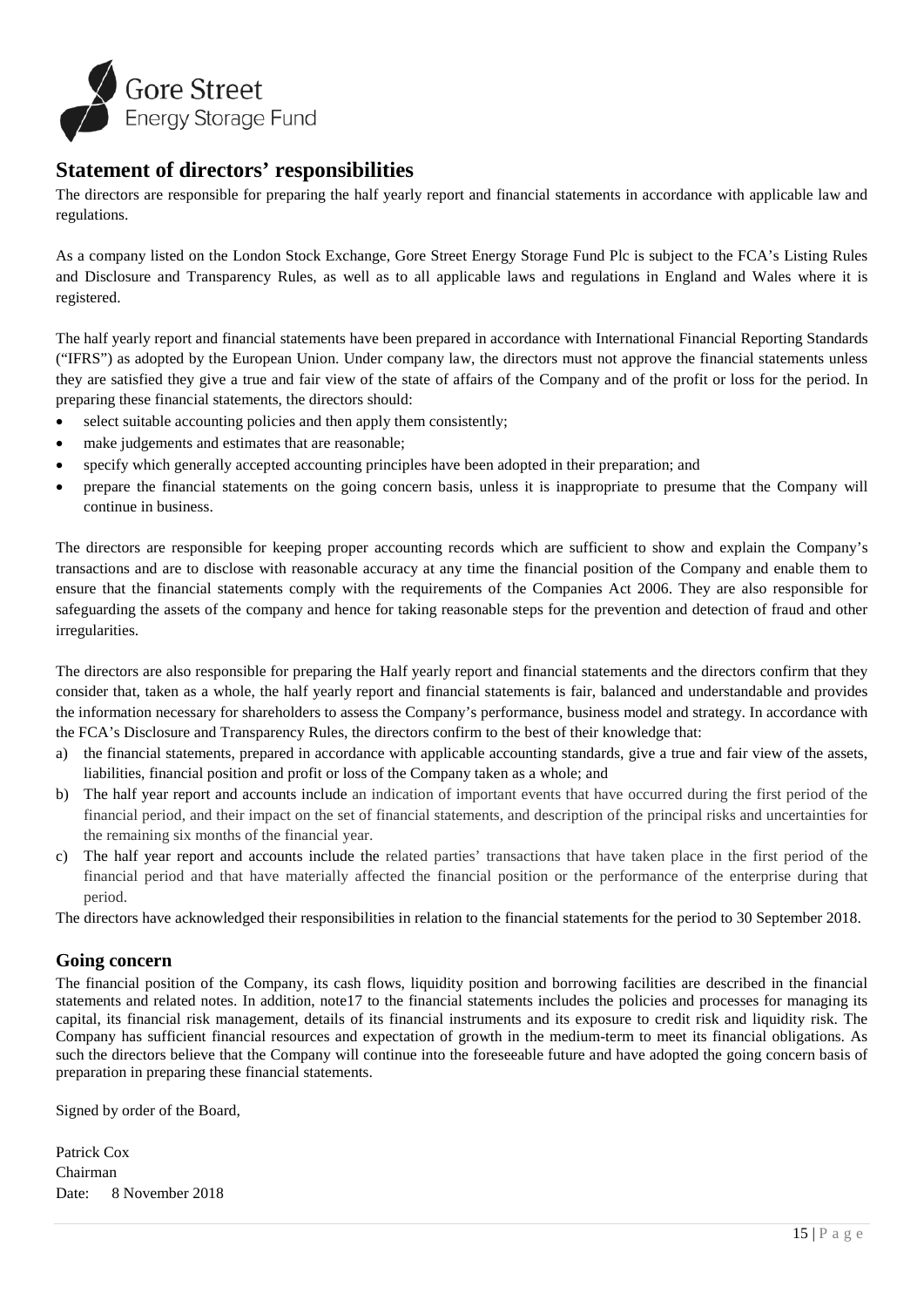# **Report of the Independent Auditor to Gore Street Energy Storage Fund Plc under Section 839(5) of the Companies Act 2006**

We have examined the initial accounts of Gore Street Energy Storage Fund Plc for the period from 19 January 2018 (incorporation date) to 30 September 2018 which comprise the statement of comprehensive income, statement of financial position, statement of changes in equity, statement of cash flow and the related notes 1 to 23. The initial accounts have been prepared under the accounting policies set out therein.

This report is made solely to the company's members, as a body, in accordance with Section 839(5) of the Companies Act 2006 and for no other purpose. Our audit work has been undertaken so that we might state to the company's members those matters we are required to state to them in an auditor's report and for no other purpose. To the fullest extent permitted by law, we do not accept or assume responsibility to anyone other than the company and the company's members, as a body, for our audit work, for this report, or for the opinions we have formed.

#### **Respective responsibilities of directors and auditors**

As described in the statement of directors' responsibilities the directors are responsible for the preparation of the initial accounts in accordance with International Financial Reporting Standards ("IFRS") as adopted by the European Union.

Our responsibility is to report to you our opinion as to whether the initial accounts have been properly prepared within the meaning of section 839(4) of the Companies Act 2006.

# **Opinion**

In our opinion the initial accounts for the period from 19 January 2018 (incorporation date) to 30 September 2018 have been properly prepared within the meaning of section 839 (4) of the Companies Act 2006.

**Caroline Mercer (Senior Statutory Auditor)** For and on behalf of Ernst & Young LLP, Statutory Auditor London 8 November 2018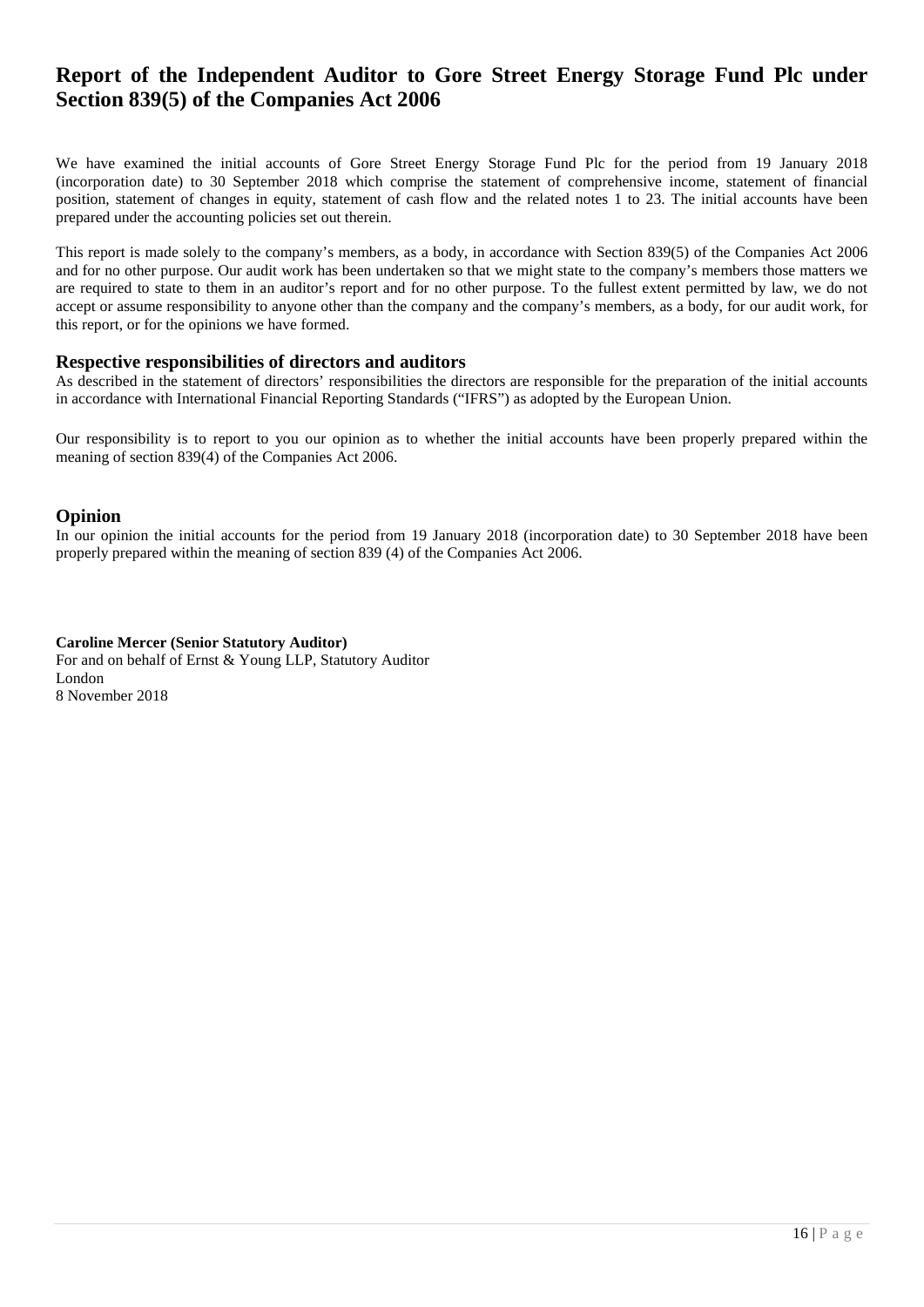

# **Statement of comprehensive income**

For the period from 19 January 2018 (incorporation date) to 30 September 2018

|                                                                      | <b>Notes</b> | 19 January 2018 to<br>30 September 2018<br>$\mathbf{f}(\mathbf{f})$ |
|----------------------------------------------------------------------|--------------|---------------------------------------------------------------------|
|                                                                      |              |                                                                     |
| Net gain /(loss) on investments at fair value through the profit and |              |                                                                     |
| loss                                                                 | 6            | (110,380)                                                           |
| Revenue                                                              | 7            | 18,863                                                              |
|                                                                      |              |                                                                     |
| Administrative and other expenses                                    | 8            | (286, 295)                                                          |
| Loss before tax                                                      |              | (377, 812)                                                          |
| Taxation                                                             | 9            |                                                                     |
| Loss after tax and loss for the period                               |              | (377, 812)                                                          |
|                                                                      |              |                                                                     |
| Total comprehensive loss for the period                              |              | (377, 812)                                                          |
|                                                                      |              |                                                                     |
| Loss per share (basic and diluted) – pence per share                 | 10           | (1.23)                                                              |

All items dealt with in arriving at the result for the period relate to continuing operations.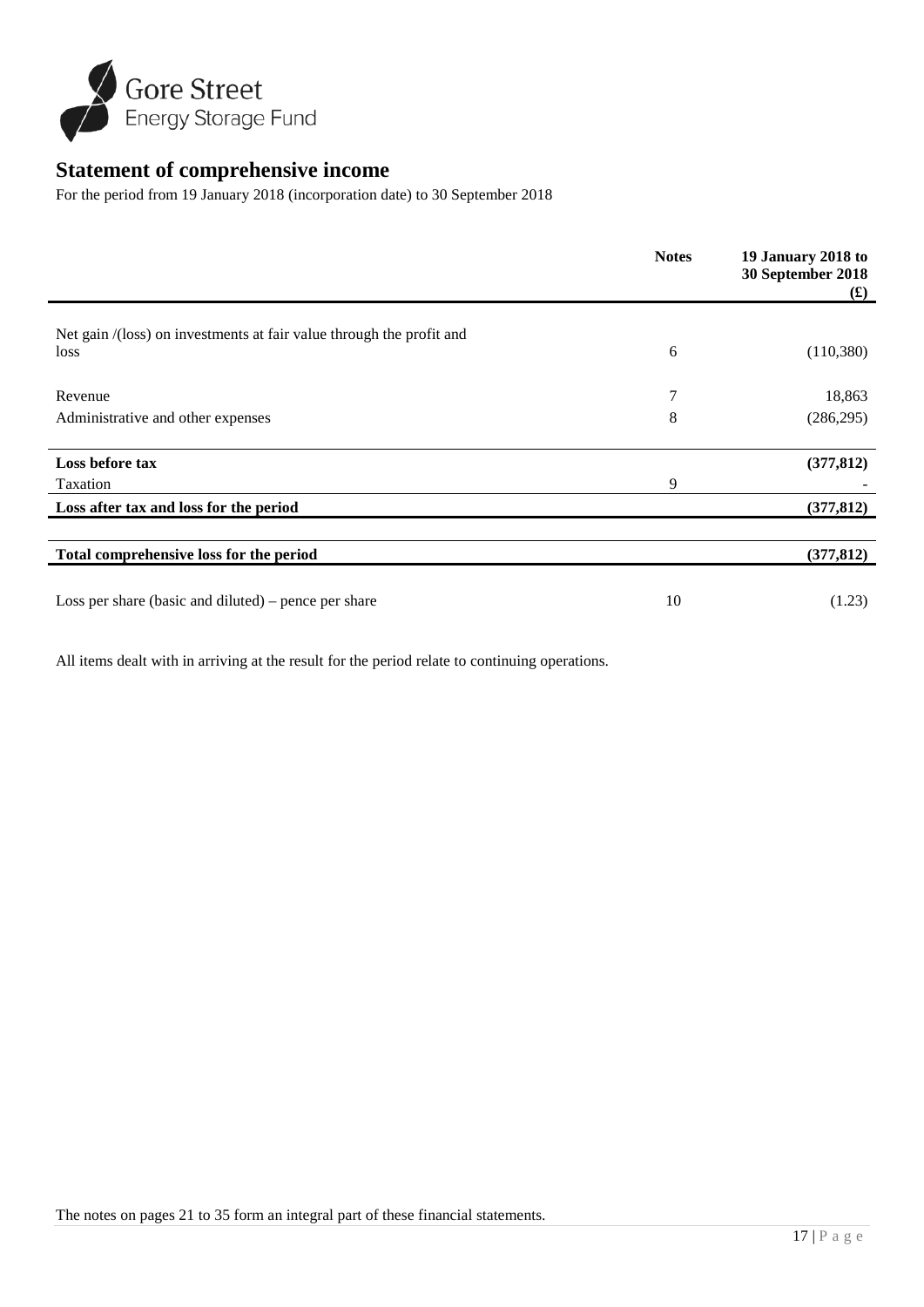

# **Statement of Financial Position**

As at 30 September 2018

Company number 11160422

|                                                       | <b>Notes</b> | 30 September 2018<br>f(x) |
|-------------------------------------------------------|--------------|---------------------------|
| <b>Assets</b>                                         |              |                           |
| Investments at fair value through the profit or loss: |              |                           |
| Investment in subsidiary                              | 11           | 7,981,451                 |
|                                                       |              | 7,981,451                 |
| <b>Current assets</b>                                 |              |                           |
| Cash and cash equivalents                             | 12           | 17,171,647                |
| Trade and other receivables                           | 13           | 4,695,294                 |
|                                                       |              | 21,866,941                |
| <b>Total assets</b>                                   |              | 29,848,392                |
|                                                       |              |                           |
| <b>Current liabilities</b>                            |              |                           |
| Trade and other payables                              | 14           | (177, 663)                |
|                                                       |              | (177, 663)                |
| <b>Total net assets</b>                               |              | 29,670,729                |
|                                                       |              |                           |
| <b>Shareholders equity</b>                            |              |                           |
| Share capital                                         | 19           | 306,000                   |
| Share premium                                         | 19           | 47,708                    |
| Special reserve                                       | 19           | 186,656                   |
| Capital reduction reserve                             | 19           | 29,508,177                |
| Retained earnings                                     | 20           | (377, 812)                |
|                                                       |              | 29,670,729                |
| <b>Total shareholders equity</b>                      |              | 29,670,729                |
| Net asset value per share                             | 18           | 0.97                      |

The half yearly financial statements were approved and authorised for issue by the Board of directors and is signed on its behalf by;

Patrick Cox Chairman Date: 8 November 2018

The notes on pages 21 to 35 form an integral part of these financial statements.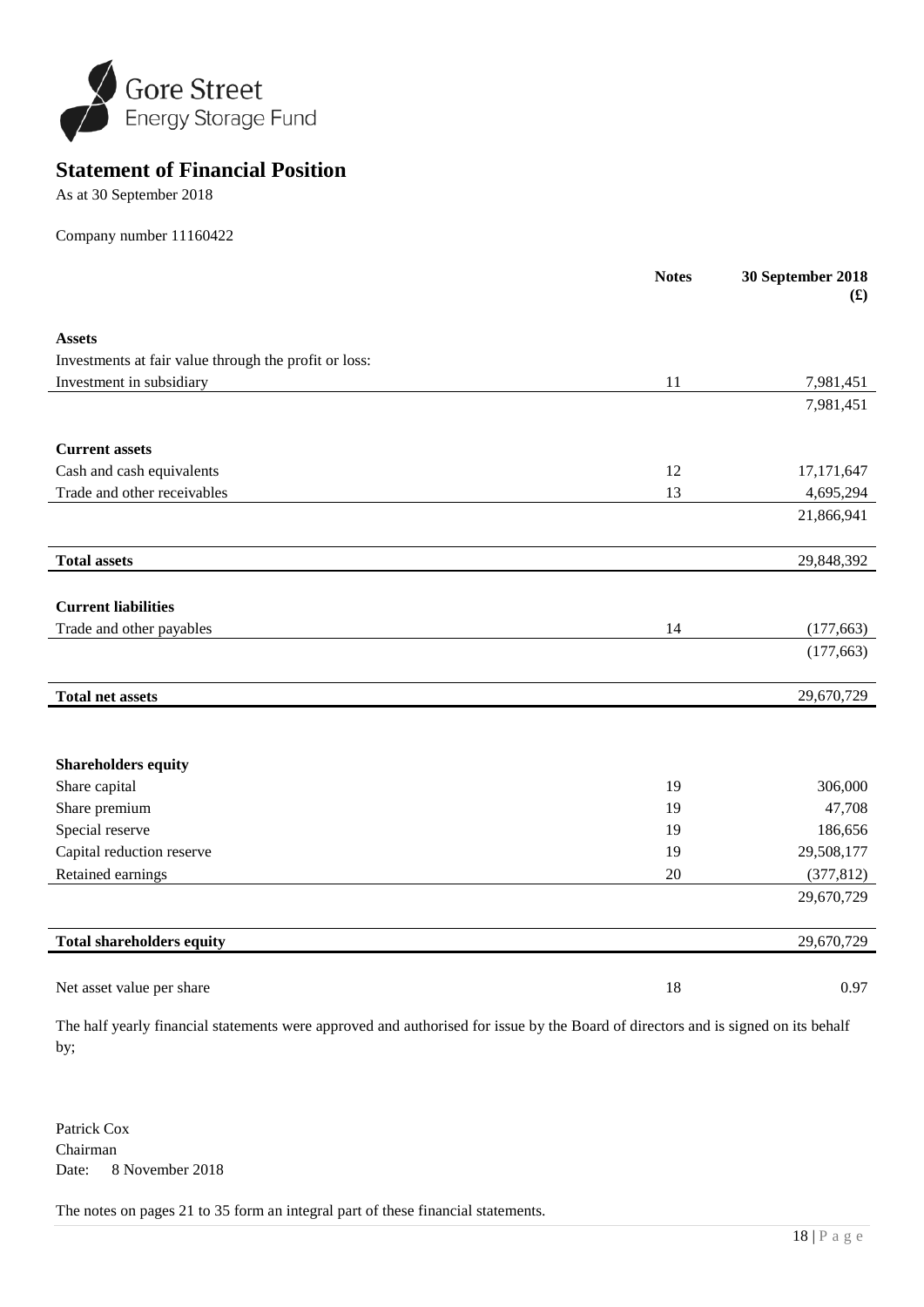

# **Statement of changes in equity**

For the period from 19 January 2018 (incorporation date) to 30 September 2018

|                                         | <b>Share</b><br>capital<br>$\left( \textbf{\text{f}}\right)$ | <b>Share</b><br>premium<br>reserve<br>$\mathbf{f}(\mathbf{f})$ | <b>Special</b><br>reserve<br>$\mathbf{f}(\mathbf{f})$ | Capital<br>reduction<br>reserve<br>$\mathbf{(f)}$ | <b>Retained</b><br>earnings<br>$\mathbf{(f)}$ | <b>Total</b><br>shareholders<br>equity |
|-----------------------------------------|--------------------------------------------------------------|----------------------------------------------------------------|-------------------------------------------------------|---------------------------------------------------|-----------------------------------------------|----------------------------------------|
|                                         |                                                              |                                                                |                                                       |                                                   |                                               | $\mathbf{f}(\mathbf{f})$               |
|                                         |                                                              |                                                                |                                                       |                                                   |                                               |                                        |
| As at 19 January 2018                   |                                                              |                                                                | -                                                     |                                                   | $\overline{\phantom{0}}$                      |                                        |
| Comprehensive loss for the period       |                                                              | -                                                              | $\overline{\phantom{a}}$                              |                                                   | $\overline{\phantom{0}}$                      |                                        |
| Loss for the period                     |                                                              |                                                                |                                                       | $\overline{\phantom{a}}$                          | (377, 812)                                    | (377, 812)                             |
| Total comprehensive loss for the period | $\overline{\phantom{0}}$                                     | $\overline{\phantom{a}}$                                       |                                                       | $\overline{\phantom{a}}$                          | (377, 812)                                    | (377, 812)                             |
|                                         |                                                              |                                                                |                                                       |                                                   |                                               |                                        |

| <b>Transactions with owners</b>            |                          |              |                          |                          |                          |            |
|--------------------------------------------|--------------------------|--------------|--------------------------|--------------------------|--------------------------|------------|
| Ordinary shares issued at a premium during |                          |              |                          |                          |                          |            |
| the period                                 | 306,000                  | 30,294,000   |                          |                          | $\overline{\phantom{a}}$ | 30,600,000 |
| Share issue costs                          |                          | (551, 459)   |                          |                          | -                        | (551, 459) |
| Issue of redeemable preference shares      | 12.500                   |              | -                        | $\overline{\phantom{0}}$ | ۰                        | 12,500     |
| Redemption of redeemable preference shares | (12,500)                 |              |                          |                          | $\overline{\phantom{0}}$ | (12,500)   |
| Transfer to special reserve                | $\overline{\phantom{0}}$ | (186, 656)   | 186,656                  |                          | $\overline{\phantom{a}}$ |            |
| Transfer to capital reduction reserve      | $\overline{\phantom{a}}$ | (29,508,177) | $\overline{\phantom{0}}$ | 29,508,177               | ۰                        |            |
|                                            |                          |              |                          |                          |                          |            |
| As at 30 September 2018                    | 306,000                  | 47,708       | 186,656                  | 29,508,177               | (377, 812)               | 29,670,729 |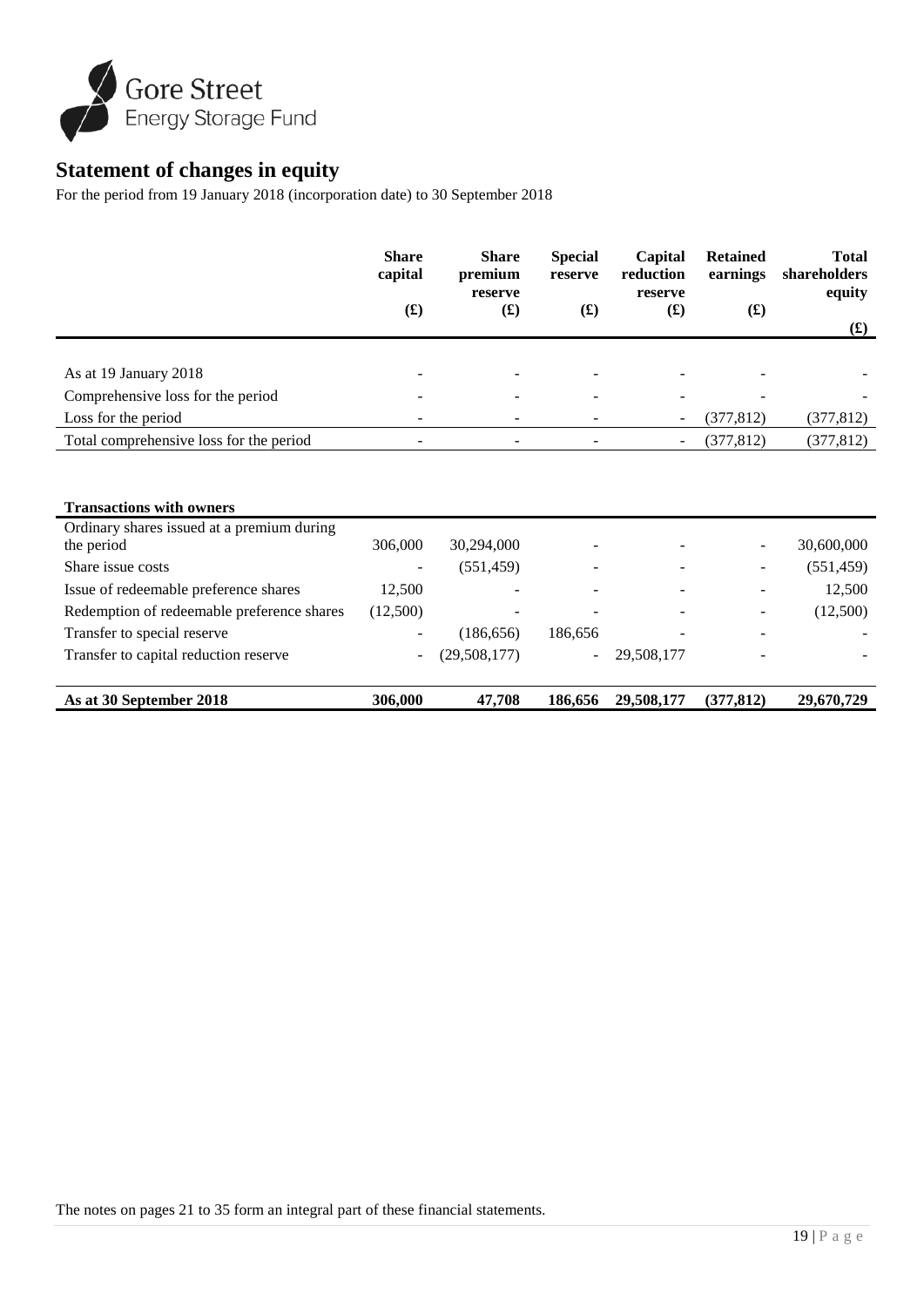

# **Statement of cash flow**

For the period from 19 January 2018 (incorporation date) to 30 September 2018

|                                                                                                | 19 January 2018 to<br>30 September 2018<br>£ |
|------------------------------------------------------------------------------------------------|----------------------------------------------|
| Cash flows used in operating activities                                                        |                                              |
| Loss for the period                                                                            | (377, 812)                                   |
| Net gain /(loss) on investments at fair value through the profit and<br>loss                   | 110,380                                      |
| (Increase) in trade and other receivables                                                      | (4,695,294)                                  |
| Increase in trade and other payables                                                           | 177,663                                      |
| Net cash generated/ (used ) in operating activities                                            | (4,785,063)                                  |
| Cash flows used in investing activities<br>Purchase of investments                             | (8,091,831)                                  |
| Net cash generated/ (used) in investing activities                                             | (8,091,831)                                  |
| Cash flows used in financing activities<br>Proceeds from issue of ordinary shares at a premium | 30,600,000                                   |
| Share issue costs                                                                              | (551, 459)                                   |
| Issue of redeemable preference shares                                                          | 12,500                                       |
| Redemption of redeemable preference shares                                                     | (12,500)                                     |
| Net cash inflow from financing activities                                                      | 30,048,541                                   |
|                                                                                                |                                              |
| Net increase in cash and cash equivalents for the period                                       | 17,171,647                                   |
| Cash and cash equivalents at the beginning of the period                                       |                                              |
| Cash and cash equivalents at the end of the period                                             | 17,171,647                                   |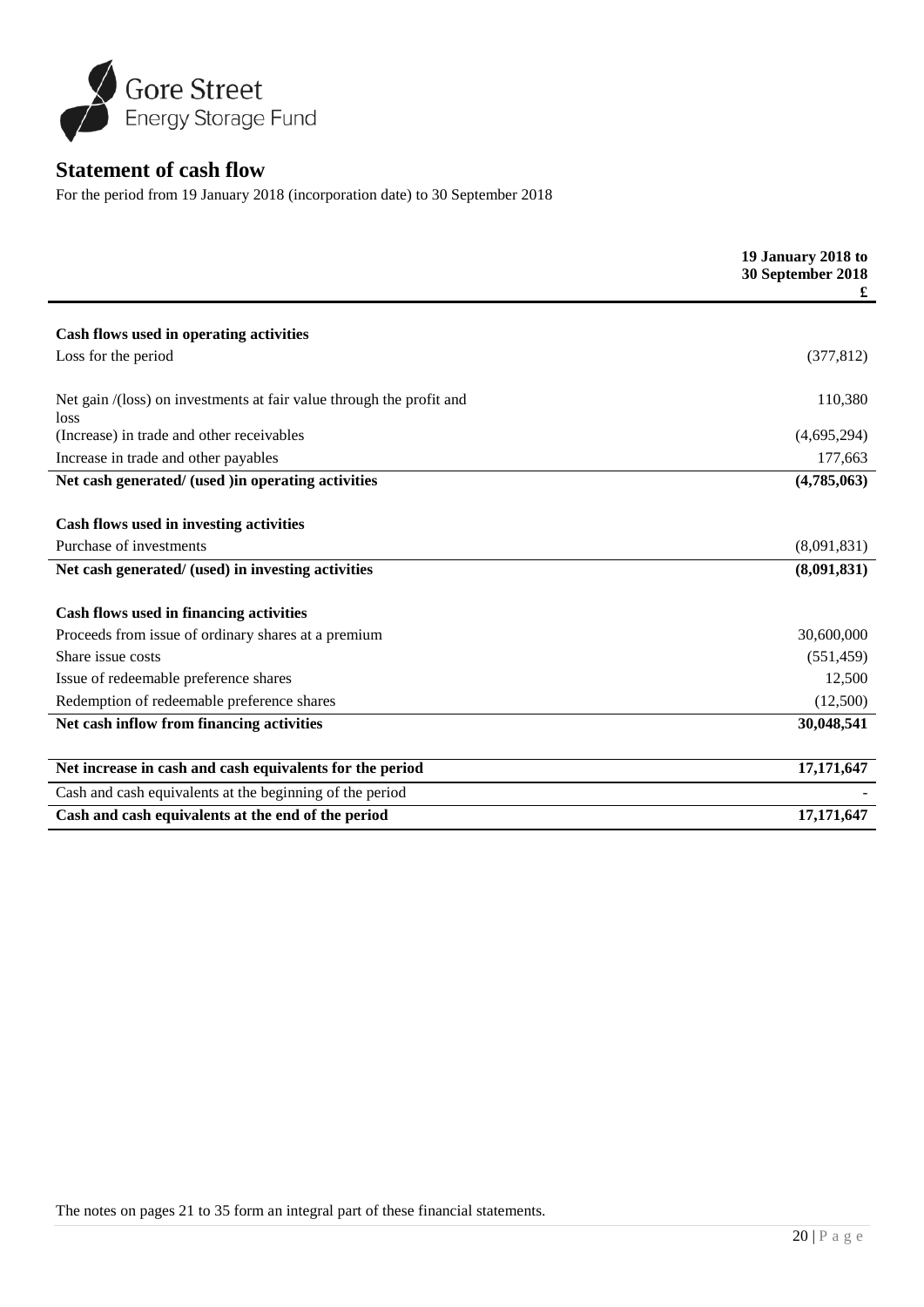

# **Notes to the financial statements**

For the period from 19 January 2018 (incorporation date) to 30 September 2018

# **1. General information**

Gore Street Energy Storage Fund Plc (the "Company") was incorporated in England and Wales on 19 January 2018 with registered number 11160422. The registered office of the Company is  $7<sup>th</sup>$  Floor, 9 Berkeley Street, London, W1J 8DW. Its share capital is denominated in Pound Sterling (GBP) and currently consists of ordinary shares. The Company's principal activity is to invest in a diversified portfolio of utility scale energy storage projects primarily located in the UK, although the Company will also consider projects in North America and Western Europe.

# **2. Basis of preparation**

# **Statement of compliance**

The half yearly financial statements have been prepared in accordance with International Financial Reporting Standards ("IFRSs") and interpretations adopted by the European Union. The financial statements have been prepared on a historical cost basis except for financial assets and liabilities at fair value through the profit or loss.

#### **Functional and presentation currency**

The currency of the primary economic environment in which the Company operates (the functional currency) is Pound Sterling ("GBP or £") which is also the presentation currency.

#### **Going concern**

In assessing the going concern basis of accounting the directors have had regard to the guidance issued by the Financial Reporting Council. After making enquiries, and bearing in mind the nature of the Company's business and assets, the Directors consider the Company to have adequate resources to continue in operational existence for the foreseeable future. As such, they have adopted the going concern basis in preparing the half yearly report and financial statements.

### **2. Significant accounting judgements, estimates and assumptions**

The preparation of the financial statements requires management to make judgements, estimates and assumptions that affect the application of accounting policies and the reported amount of assets, liabilities, income and expenses. Estimates and underlying assumptions are reviewed on an ongoing basis. Revisions to the accounting estimates are recognised in the period in which the estimates are revised and in any future periods affected.

During the period the directors considered the following significant judgements, estimates and assumptions:

#### **Assessment as an investment entity**

Entities that meet the definition of an investment entity within IFRS 10 are required to measure their subsidiaries at fair value through profit or loss rather than consolidate them unless they provided investment related services to the Company. To determine that the Company continues to meet the definition of an investment entity, the Company is required to satisfy the following three criteria:

- a) the Company obtains funds from one or more investors for the purpose of providing those investors with investment management services;
- b) the Company commits to its investors that its business purpose is to invest funds solely for returns from capital appreciation, investment income, or both; and
- c) the Company measures and evaluates the performance of substantially all of its investments on a fair value basis.

The Company meets the criteria as follows:

- the stated strategy of the Company is to deliver stable returns to shareholders through a mix of energy storage investments;
- the Company provides investment management services and has several investors who pool their funds to gain access to infrastructure related investment opportunities that they might not have had access to individually; and
- the Company has elected to measure and evaluate the performance of all of its investments on a fair value basis. The fair value method is used to represent the Company's performance in its communication to the market, including investor presentations. In addition, the Company reports fair value information internally to directors, who use fair value as the primary measurement attribute to evaluate performance.

The directors are of the opinion that the Company has all the typical characteristics of an investment entity and continues to meet the definition in the standard. This conclusion will be reassessed on an annual basis.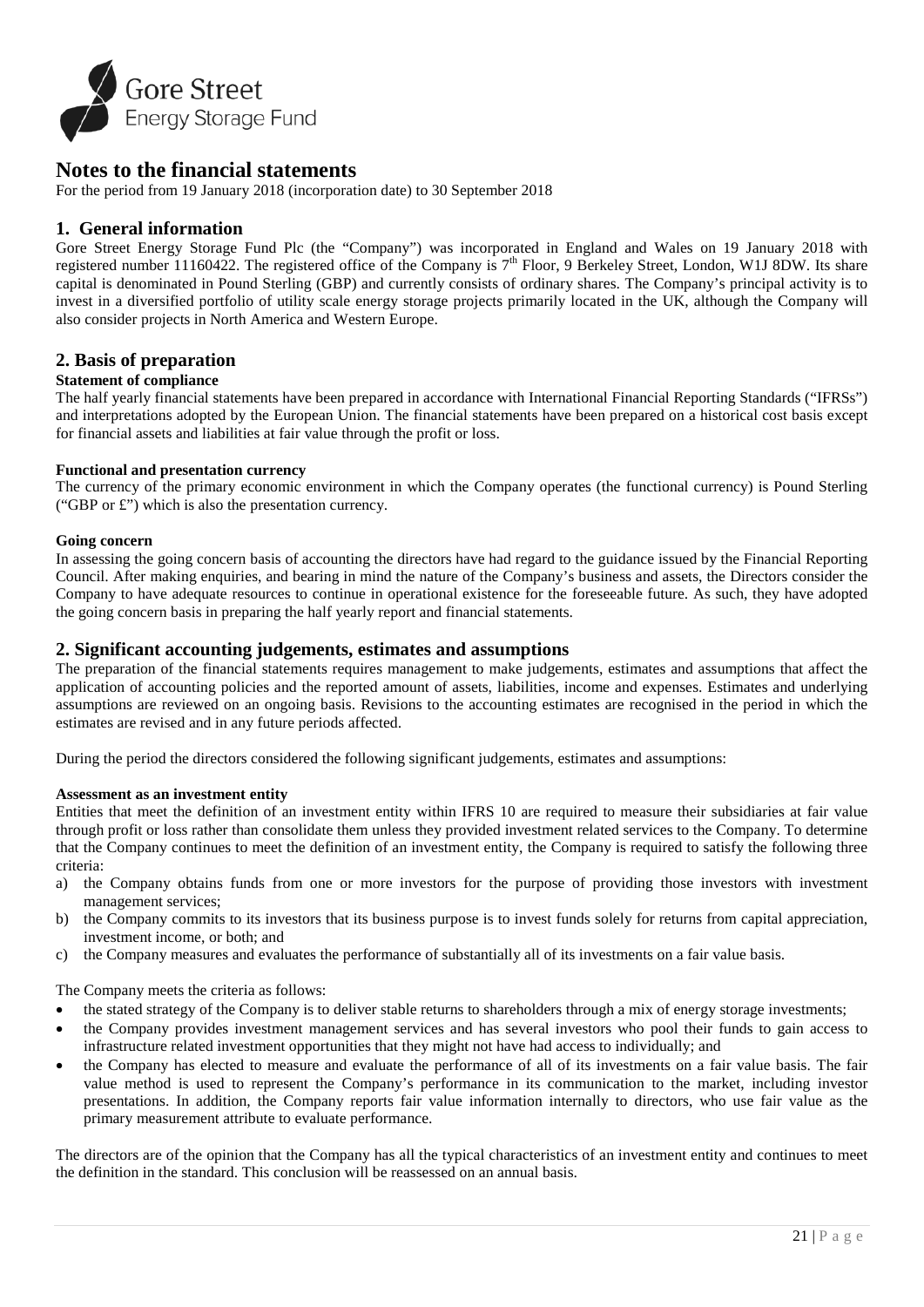

For the period from 19 January 2018 (incorporation date) to 30 September 2018

# **2. Significant accounting judgements, estimates and assumptions** continued

#### **Valuation of Investments in subsidiaries**

Significant estimates in the Company's financial statements include the amounts recorded for the fair value of the instruments. By their nature, these estimates and assumptions are subject to measurement uncertainty and the effect on the Company's financial statements of changes in estimates in future periods could be significant.

# **3. New and revised standards and interpretations**

#### **New and revised IFRSs adopted by the Company**

The accounting policies used in the preparation of the financial statements have been consistently applied during the period ended 30 September 2018.

The following new standards and amendments to standards and interpretations are effective for annual periods beginning on or after 1 January 2018 and have been adopted by the Company.

- IFRS 15, 'Revenue from Contracts with Customers'.
- IFRS 9, 'Financial Instruments Classification and Measurement'.

#### **New and revised IFRSs in issue but not yet effective**

There are no standards, amendments or interpretations in issue at the reporting date which have been issued but are not yet effective and that are deemed to be material to the Company.

# **4. Summary of significant accounting policies**

The principal accounting policies applied in the preparation of there financial statements are set out below:

#### **Segmental information**

The board is of the opinion that the Group is engaged in a single segment business, being the investment in the United Kingdom in energy storage assets.

#### **Income and expenses**

Income and expenses are accounted for on an accruals basis. The Company's income and expenses are charged to the Statement of Comprehensive Income.

#### **Net gain or loss on investments at fair value through profit and loss**

The Company recognises movements in the fair value of investments in subsidiaries through profit and loss.

#### **Taxation**

The Company is approved as an Investment Trust Company ("ITC") under sections 1158 and 1159 of the Corporation Taxes Act 2010 and Part 2 Chapter 1 Statutory Instrument 2011/29999 for accounting periods commencing on or after 25 May 2018. The approval is subject to the Company continuing to meet the eligibility conditions of the Corporations Tax Act 2010 and the Statutory Instrument 2011/29999. The Company intends to ensure that it complies with the ITC regulations on an ongoing basis and regularly monitors the conditions required to maintain ITC status.

From 1 April 2015 there is a single corporation tax rate of 19%. Tax is recognised in the statement of comprehensive income except to the extent that it relates to the items recognised as direct movements in equity, in which case it is similarly recognised as a direct movement in equity. Current tax is the expected tax payable on any taxable income for the period, using tax rates enacted or substantively enacted at the end of the relevant period.

#### **Investment in subsidiaries**

Subsidiaries are entities controlled by the Company. Control exists when the Company is exposed, or has rights, to variable returns from its involvement with the subsidiary entity and has the ability to affect those returns through its power over the subsidiary entity. In accordance with the exception under IFRS 10 Consolidated financial statements, the Company is an investment entity and therefore only consolidates subsidiaries if they provide investment management services and are not themselves investment entities.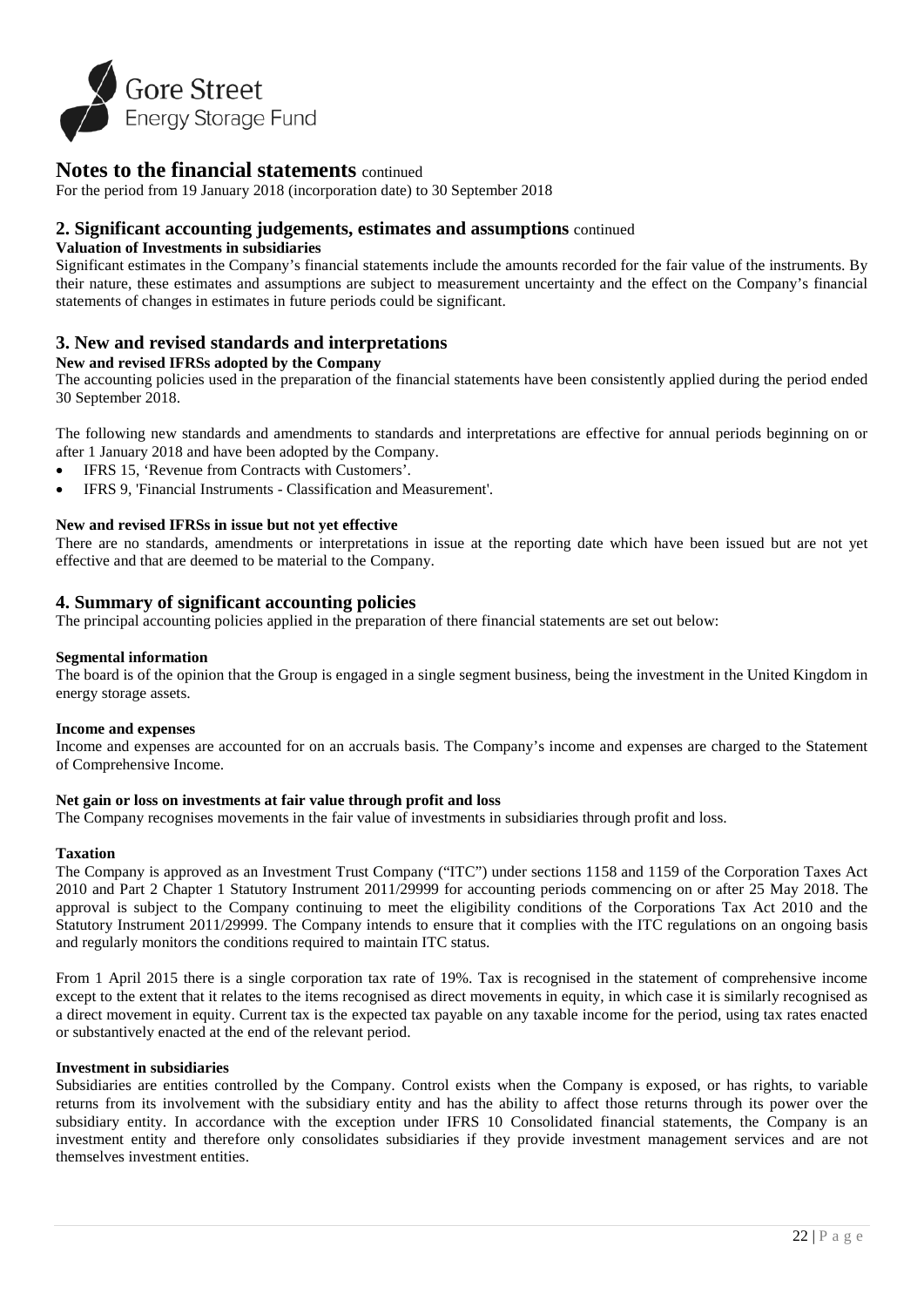

**For the period from 19 January 2018 (incorporation date) to 30 September 2018**

# **4. Summary of significant accounting policies** continued

#### **Cash and cash equivalents**

Cash and cash equivalents comprise cash at bank and call deposit held with the bank on a 32 day notice which can be readily converted to cash.

#### **Trade and other receivables**

Trade and other receivables are recognised initially at fair value and subsequently stated at amortised cost less loss allowance which is calculated using the provision matrix of the expected credit loss model.

#### **Trade and other payables**

Trade and other payables are recognised initially at fair value and subsequently stated at amortised cost.

#### **Dividends**

Dividends are recognised when they become legally payable, as a reduction in equity in the financial statements. Interim equity dividends are recognised when paid. Final equity dividends will be recognised when approved by the shareholders.

#### **Equity**

Equity instruments issued by the Company are recorded at the amount of the proceeds received, net of directly attributable issue costs. Costs not directly attributable to the issue are immediately expensed in the statement of comprehensive income.

#### **Financial Instruments**

In accordance with IFRS 9, the Company classifies its financial assets and financial liabilities at initial recognition into the categories of amortised cost or fair value through profit or loss.

#### *Financial assets*

The Company classifies its financial assets at amortised cost or fair value through profit or loss on the basis of both:

- the entity's business model for managing the financial assets
- the contractual cash flow characteristics of the financial asset

#### *Financial assets measured at amortised cost*

A debt instrument is measured at amortised cost if it is held within a business model whose objective is to hold financial assets in order to collect contractual cash flows and its contractual terms give rise on specified dates to cash flows that are solely payments of principal and interest on the principal amount outstanding. The Company includes in this category short-term non-financing receivables including cash and trade and other receivables.

#### *Financial asset measured at fair value through profit or loss (FVPL)*

A financial asset is measured at fair value through profit or loss if:

- a) its contractual terms do not give rise to cash flows on specified dates that are solely payments of principal and interest (SPPI) on the principal amount outstanding; or
- b) it is not held within a business model whose objective is either to collect contractual cash flows, or to both collect contractual cash flows and sell; or
- c) it is classified as held for trading (derivative contracts in an asset position).

The Company includes in this category equity instruments and loans including investments in subsidiaries. There are no consolidated subsidiaries.

#### *Financial liabilities*

#### *Financial liabilities measured at fair value through profit or loss (FVPL)*

A financial liability is measured at FVPL if it meets the definition of held for trading of which the Company had none. The Company includes in this category, derivative contracts in a liability position.

#### *Financial liabilities measured at amortised cost*

This category includes all financial liabilities, other than those measured at fair value through profit or loss, including short-term payables.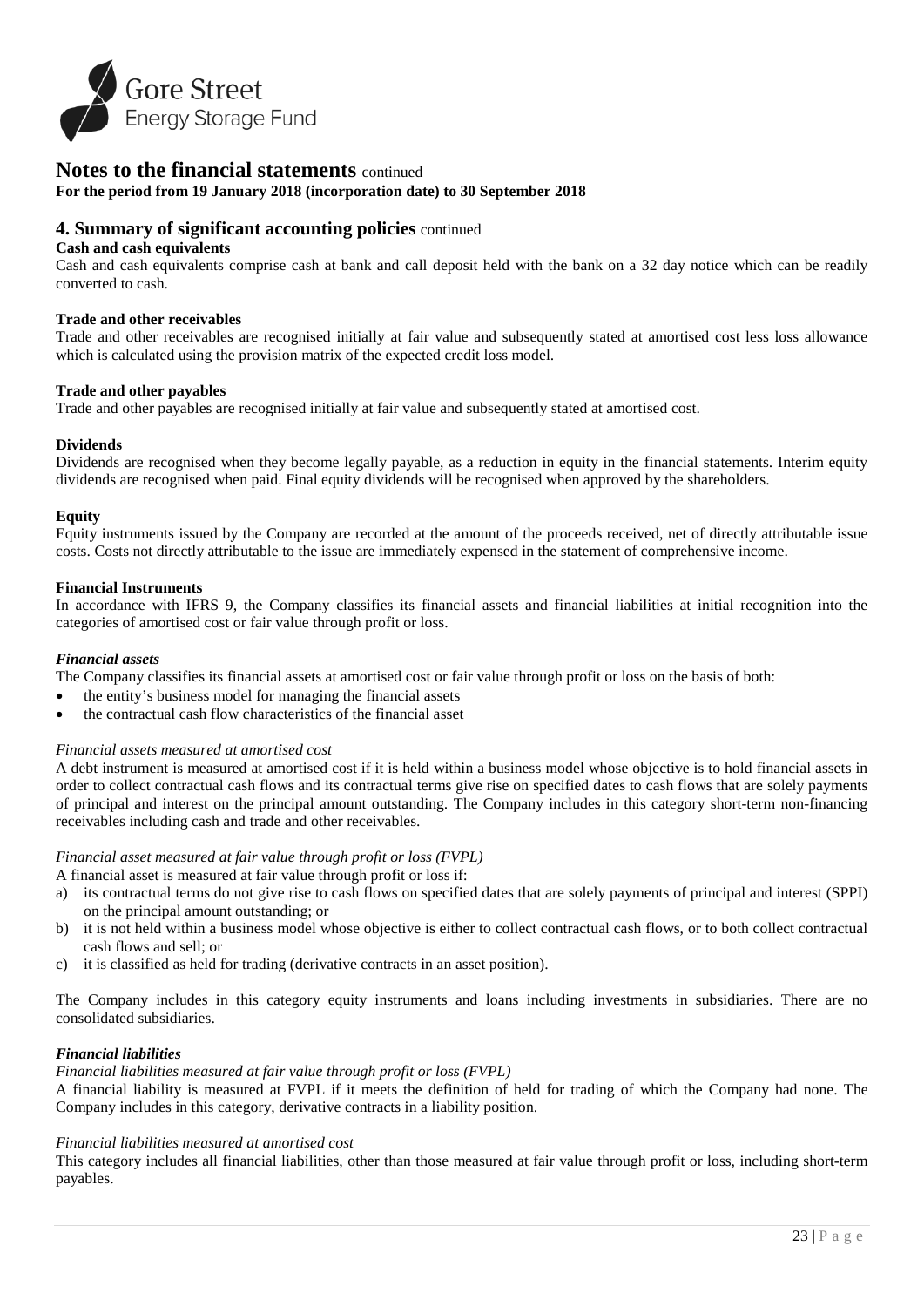

For the period from 19 January 2018 (incorporation date) to 30 September 2018

### **4. Summary of significant accounting policies** continued

#### **Recognition and derecognition**

Financial assets are recognised on trade date, the date on which the Company commits to purchase or sell an asset. A financial asset is derecognised where the rights to receive cash flows from the asset have expired, or the Company has transferred its rights to receive cash flows from the asset. The Company derecognises a financial liability when the obligation under the liability is discharged, cancelled or expired.

#### **Impairment of financial assets**

The Company holds trade receivables with no financing component and which have maturities of less than 12 months at amortised cost and, as such, has chosen to apply an approach similar to the simplified approach for expected credit losses (ECL) under IFRS 9 to all its trade receivables. Therefore the Company does not track changes in credit risk, but instead recognises a loss allowance based on lifetime ECLs at each reporting date.

The Company's approach to ECLs reflects a probability-weighted outcome, the time value money and reasonable and supportable information that is available without undue cost or effort at the reporting date about past events, current conditions and forecasts of future economic conditions.

The Company uses the provision matrix as a practical expedient to measuring ECLs on trade receivables, based on days past due for groupings of receivables with similar loss patterns. Receivables are grouped based on their nature. The provision matrix based on historical observed loss rates over the expected life of the receivables and is adjusted for forward looking estimates.

#### **Fair value measurement and hierarchy**

Fair value is the price that would be received on the sale of an asset, or paid to transfer a liability, in an orderly transaction between market participants at the measurement date. The fair value measurement is based on the presumption that the transaction takes place either in the principal market for the asset or liability, or in the absence of a principal market, in the most advantageous market. It is based on the assumptions that market participants would use when pricing the asset or liability, assuming they act in their economic best interest. A fair value measurement of a non-financial asset takes into account the best and highest value use for that asset.

The fair value hierarchy to be applied under IFRS 13 is as follows:

Level 1: Quoted (unadjusted) market prices in active markets for identical assets or liabilities.

Level 2: Valuation techniques for which the lowest level input that is significant to the fair value measurement is directly or indirectly observable.

Level 3: Valuation techniques for which the lowest level input that is significant to the fair value measurement is unobservable.

For assets and liabilities that are carried at fair value and which will be recorded in the financial information on a recurring basis, the Company will determine whether transfers have occurred between levels in the hierarchy by reassessing categorisation at the end of each reporting period.

# **5. Fees and expenses**

#### **Accounting, secretarial and directors**

JTC (UK) Limited has been appointed to act as secretary and administrator for the Company through the Administration and Company Secretarial Agreement. JTC (UK) Limited is entitled to a £35,000 annual fee for the provision of Company Secretarial services and a £25,000 annual fee for the provision of accounting and administration services, based on a Company Net Asset Value of up to £30 million. An ad valorem fee based on total assets of the Company which exceed £30 million will be applied as follows:

- 0.1% on assets from £30 million to £75 million, plus
- 0.05% on assets from £75 million to £150 million, plus
- 0.04% thereafter

During the period, expenses incurred with JTC (UK) Limited for administrative and secretarial services amounted to £21,226 with £15,000 being outstanding and payable at the period end.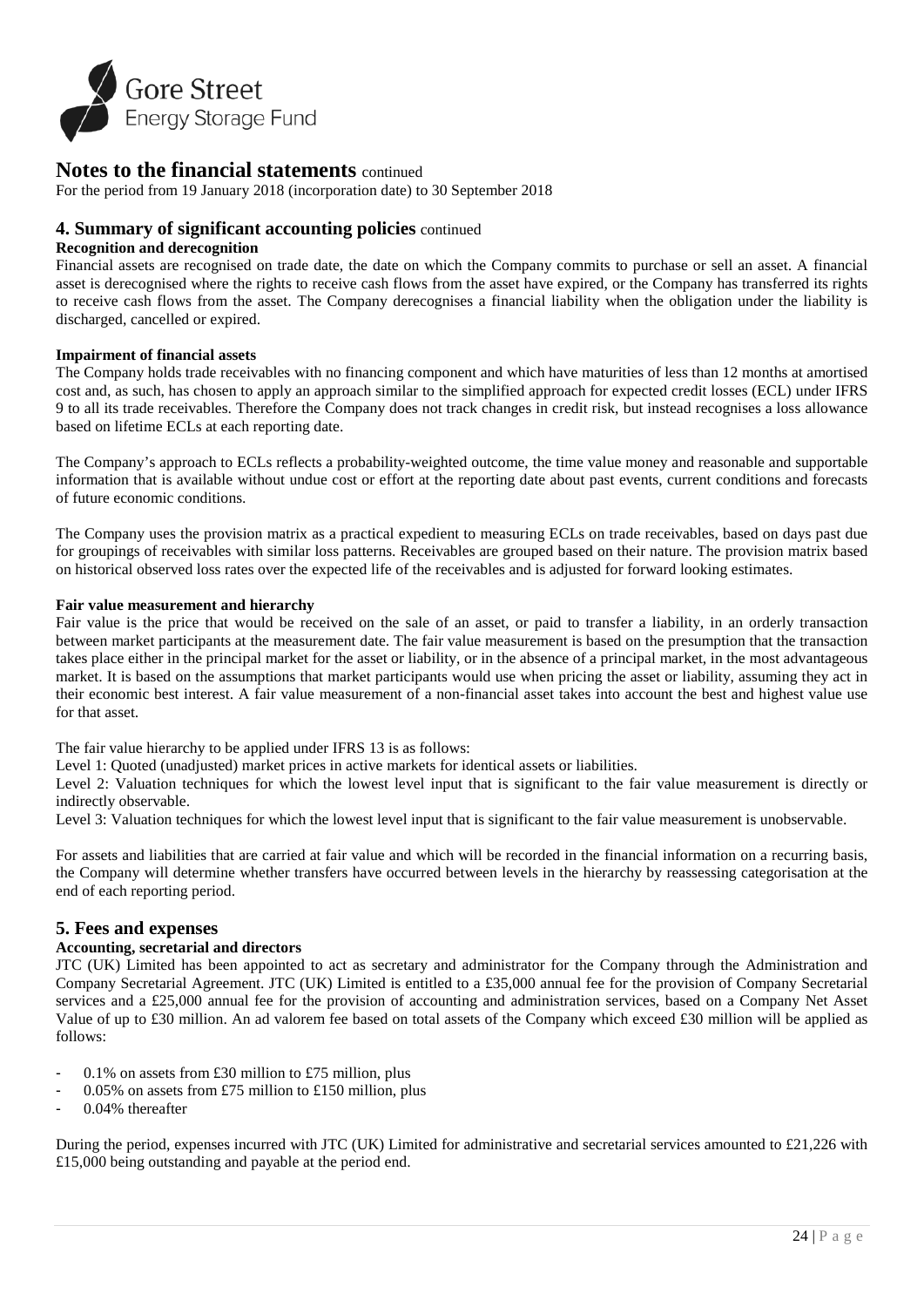

For the period from 19 January 2018 (incorporation date) to 30 September 2018

# **5. Fees and expenses** continued

#### **AIFM**

The AIFM, Mirabella Financial Services LLP (the "AIFM"), is entitled to receive from the Company, in respect of its services provided under the AIFM agreement, an initial fee of £10,000 plus a monthly fee of £7,500 for the term of the AIFM agreement. During the period, AIFM fees amounted to £26,539 with the full amount being outstanding and payable at the period end. This resulted in a reduction of 11.5% of the agreed fee.

#### **Investment Advisory**

The fees relating to the investment adviser are disclosed within note 21 Transactions with related parties.

# **6. Net gain /(loss) on investments at fair value through the profit and loss**

|                                                                           | 30 September<br>2018                     |
|---------------------------------------------------------------------------|------------------------------------------|
|                                                                           | f(x)                                     |
|                                                                           |                                          |
| Net gain /(loss) on investments at fair value through the profit and loss | (110, 380)                               |
|                                                                           |                                          |
|                                                                           | (110, 380)                               |
|                                                                           |                                          |
| 7. Revenue                                                                |                                          |
|                                                                           | 30 September<br>2018                     |
|                                                                           | f(x)                                     |
|                                                                           |                                          |
| Bank interest income                                                      | 18,863                                   |
|                                                                           |                                          |
|                                                                           | 18,863                                   |
|                                                                           |                                          |
| 8. Administrative and other expenses                                      |                                          |
|                                                                           | 30 September<br>2018                     |
|                                                                           | $\left( \pmb{\pmb{\pmb{\cdot}}} \right)$ |
|                                                                           |                                          |
| <b>Administration fees</b>                                                | 21,226                                   |
| <b>Statutory Audit fees</b>                                               | 36,000                                   |
| Directors remuneration                                                    | 31,731                                   |
| Directors & officers insurance                                            | 5,198                                    |
| Investment advisory fees                                                  | 40,499                                   |
| Legal and professional fees                                               | 79,145                                   |
| Management fees                                                           | 26,539                                   |
| Marketing fees                                                            | 22,528                                   |
| Sundry expenses                                                           | 23,429                                   |
|                                                                           | 286,295                                  |

# **9. Taxation**

The Company is recognised as an Investment Trust Company ("ITC") for accounting periods beginning on or after 25 May 2018 and is taxed at the main rate of 19%. The Company is in a loss position and made no taxable income in the period.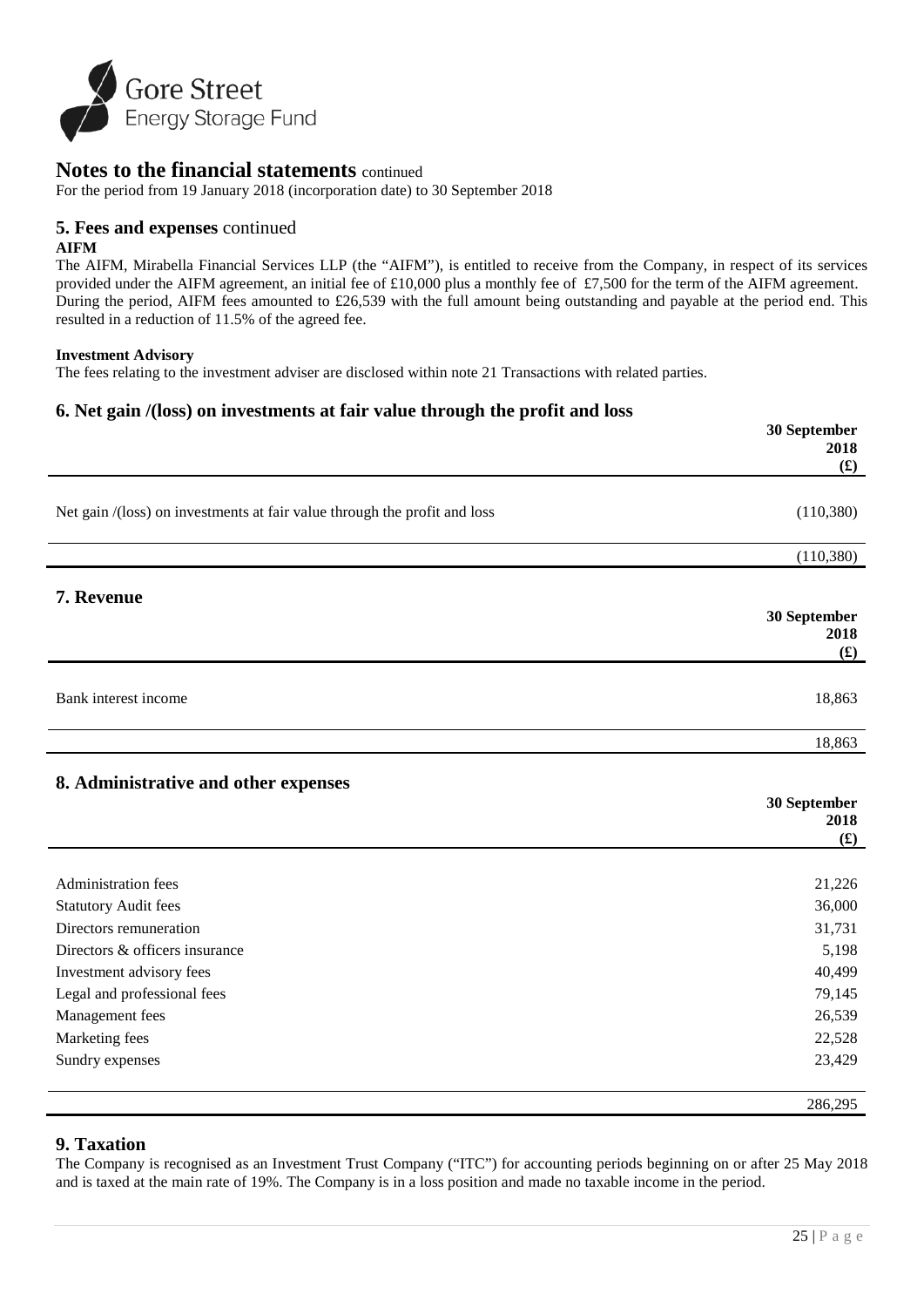

For the period from 19 January 2018 (incorporation date) to 30 September 2018

# **9. Taxation** continued

|                                                     | 30 September |
|-----------------------------------------------------|--------------|
|                                                     | 2018         |
|                                                     | f(x)         |
|                                                     |              |
| (a) Tax charge in profit or loss                    |              |
| UK corporation tax                                  |              |
|                                                     |              |
| (b) Reconciliation of the tax charge for the period |              |
| Loss before tax                                     | (377, 812)   |
| Tax at UK main rate of 19%                          |              |
| Tax charge for the period                           |              |

# **10. Earnings per share**

Earnings per share (EPS) amounts are calculated by dividing the profit or loss for the period attributable to ordinary equity holders of the Company by the weighted average number of ordinary shares in issue during the period. As there are no dilutive instruments outstanding, basic and diluted earnings per share are identical.

|                                                           |                          |                   | 30 September<br>2018 |
|-----------------------------------------------------------|--------------------------|-------------------|----------------------|
|                                                           |                          |                   |                      |
| Net loss attributable to ordinary shareholders            |                          |                   | £ $(377, 812)$       |
| Weighted average number of ordinary shares for the period |                          |                   | 30,600,000           |
|                                                           |                          |                   |                      |
| Loss per share $-$ Basic and diluted (pence)              |                          |                   | (1.23)               |
| 11. Investment in subsidiaries                            | <b>Place of business</b> | <b>Percentage</b> | 30 September 2018    |

|                         | <b>THUG OF DUBLICE</b> | <b>T</b> of comments<br>ownership | $\sim$ bepression $\approx$<br>しょ) |
|-------------------------|------------------------|-----------------------------------|------------------------------------|
| GSES1 Limited ("GSES1") | England & Wales        | 100%                              | 7,981,451                          |

The Company meets the definition of an investment entity. Therefore, it does not consolidate its subsidiaries but, rather, recognises them as investments at fair value through profit or loss. The Company is not contractually obligated to provide financial support to the subsidiary and there are no restrictions in place in passing monies up the structure.

GSES1 controls NKESS and GSC LRPOT as listed below which in turn hold an interest in project companies as disclosed in the in table below.

|                                                                                                                                                        | <b>Immediate</b><br><b>Parent</b>                                                          | <b>Place of business</b>                                                                    | Percentage<br>ownership             | Ownership                                                                       |
|--------------------------------------------------------------------------------------------------------------------------------------------------------|--------------------------------------------------------------------------------------------|---------------------------------------------------------------------------------------------|-------------------------------------|---------------------------------------------------------------------------------|
| NK Energy Storage Solutions Limited<br>("NKESS")<br>NK Boulby Energy Storage<br>Kiwi Power ES B<br>GSC LRPOT Limited ("GSC LRPOT")<br>OSSPV001 Limited | GSES <sub>1</sub><br><b>NKESS</b><br><b>NKESS</b><br>GSES <sub>1</sub><br><b>GSC LRPOT</b> | England & Wales<br>England & Wales<br>England & Wales<br>England & Wales<br>England & Wales | 100%<br>100%<br>49%<br>100%<br>100% | Wholly owned<br>Wholly owned<br>Partially owned<br>Wholly owned<br>Wholly owned |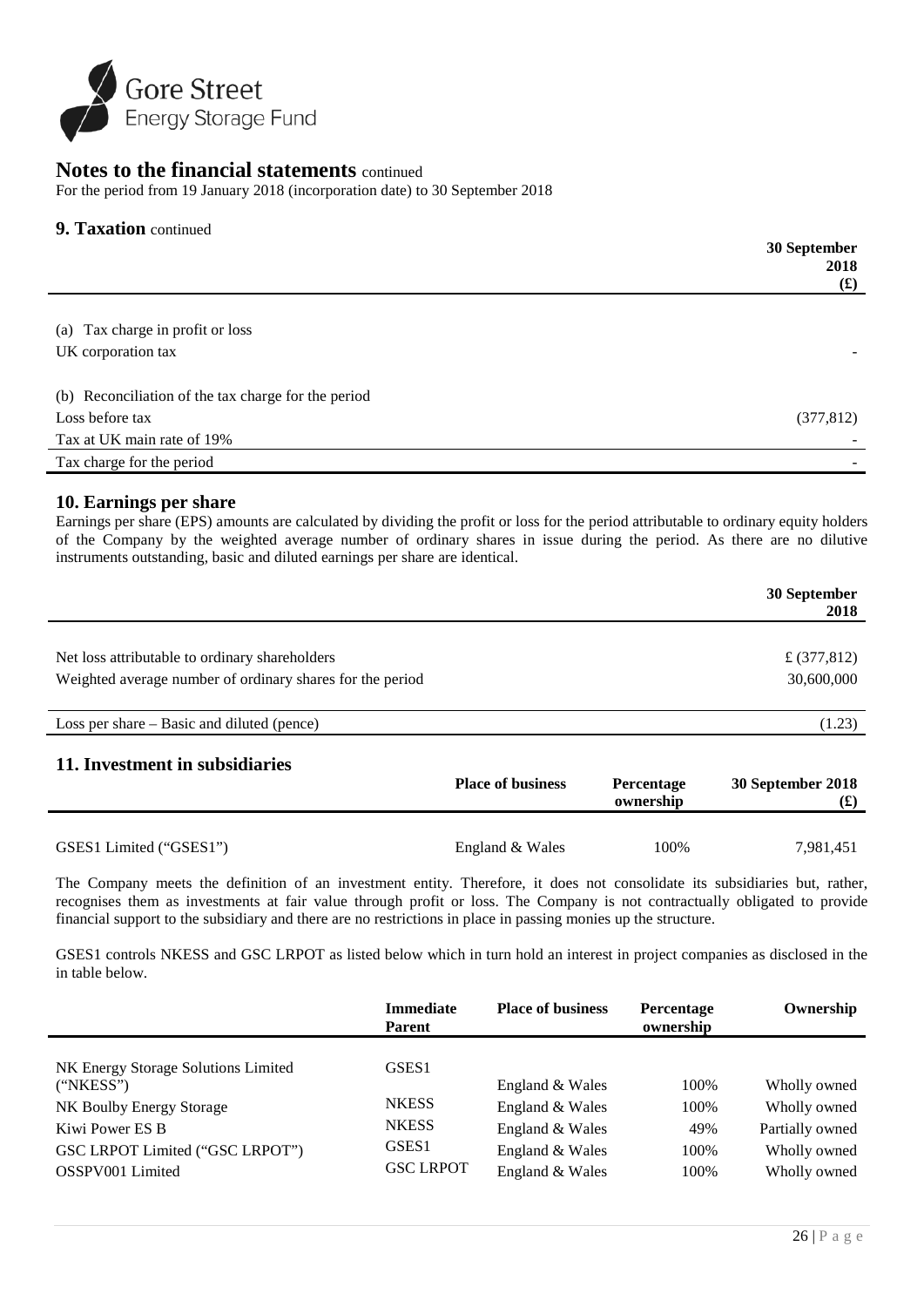

For the period from 19 January 2018 (incorporation date) to 30 September 2018

# **12. Cash and cash equivalents**

|                                      | 30 September             |
|--------------------------------------|--------------------------|
|                                      | 2018                     |
|                                      | $\mathbf{f}(\mathbf{f})$ |
|                                      |                          |
| Cash at bank                         | 171,647                  |
| Notice deposit held at Barclays bank | 17,000,000               |
|                                      |                          |
|                                      | 17, 171, 647             |
|                                      |                          |
| 13. Trade and other receivables      |                          |
|                                      | 30 September             |
|                                      | 2018                     |
|                                      | $\mathbf{f}(\mathbf{f})$ |
| VAT recoverable                      | 78,951                   |
| Prepaid D&O insurance                | 4,825                    |
| Prepaid Investment Advisers fees     | 83,716                   |
| Other Debtors                        | 27,802                   |
| Advance to NEC ES                    | 4,500,000                |
|                                      |                          |
|                                      | 4,695,294                |

The Company entered into a direct loan with NKESS prior to the launch of GSES1. Following the launch of GSES1, the loan to NKESS was transferred to GSES1 and the interest receivable on the loan remained in the accounts of the Company.

The Company advanced to NEC ES an advance of £4,500,000 on the date at which it was admitted to the Premium segment of the London Stock exchange. The advance is to be used in conjunction with the Company's purchase of products, equipment and/ or services from NEC ES for the projects in which the Company is to be invested. The Company's purchase of such products and equipment from NEC ES is conditional upon NEC ES' ability to meet the requirements of the Company's projects and subject to the terms and pricing of the products, equipment and/ or services being provided on market standard terms (as defined by the Company). The advance will be forgiven up to the amount of investments the Company takes possession / ownership of. If for example the value of the investment is £4.5 million, the fund will not pay anymore. If NEC ES is unable to supply to the Company products, equipment and/ or services on terms agreeable to the Company to the value of the Company's advance within 12 months from the date of the Company's admission on the London Stock Exchange, NEC ES will within 14 days of the end of such period pay to the Company (a) the balance of the advance payment less the amount of value that has been supplied to the Company in that period and (b) interest on the balance accrued from the date of admission at a rate of 3 per cent, per annum. As at 30 September 2018, no investments were purchased in connection with the advance agreement with NEC ES.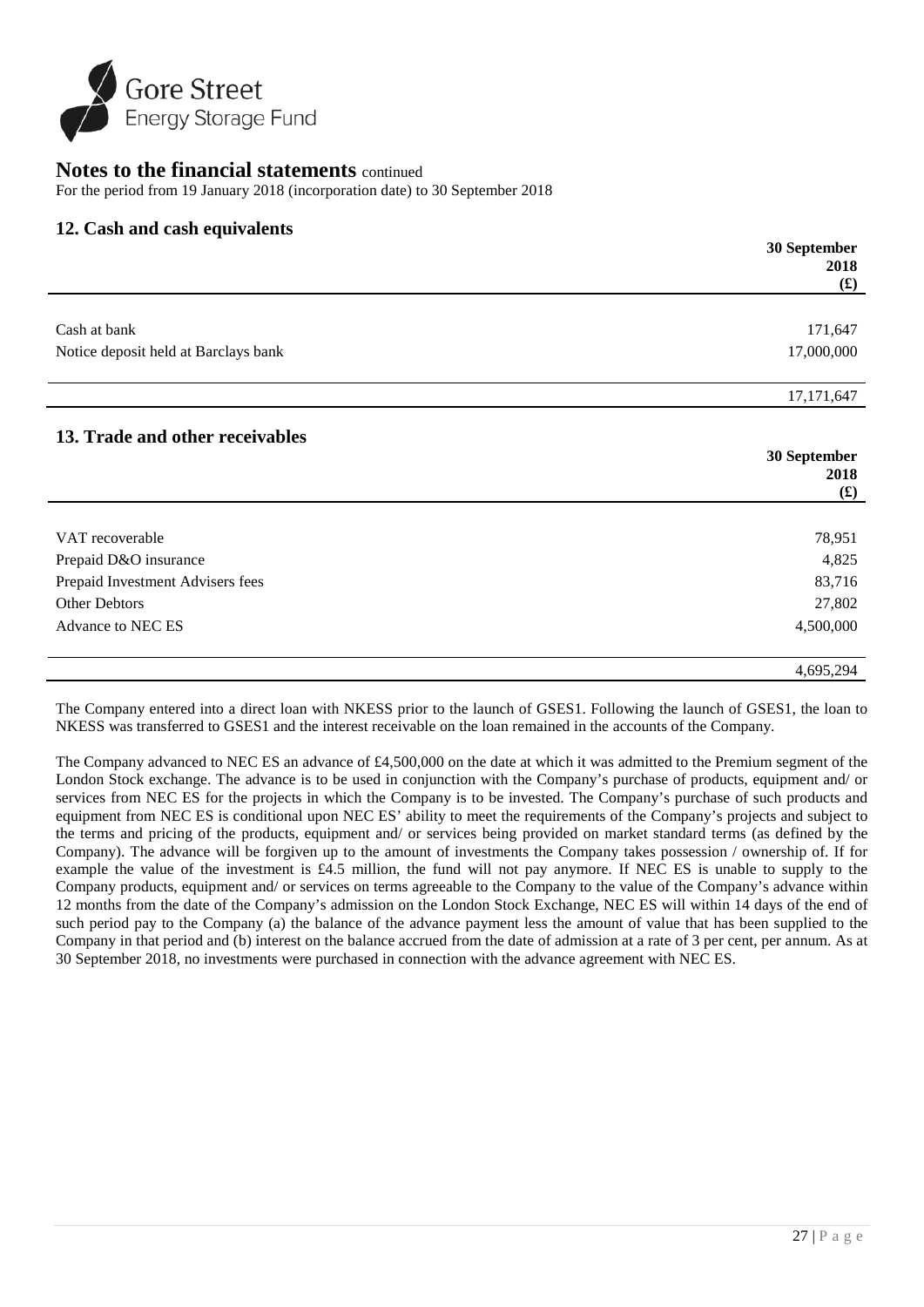

For the period from 19 January 2018 (incorporation date) to 30 September 2018

# **14. Trade and other payables**

|                                          | 30 September                                  |
|------------------------------------------|-----------------------------------------------|
|                                          | 2018                                          |
|                                          | $f(\mathbf{f})$                               |
|                                          |                                               |
| <b>Administration fees</b>               | 15,000                                        |
| <b>AIFM</b> fees                         | 26,539                                        |
| Audit fees                               | 36,000                                        |
| Directors remuneration                   | 3,749                                         |
| Accrued IPO costs                        | 51,702                                        |
| Professional fees                        | 34,202                                        |
| Other creditors                          | 10,471                                        |
|                                          |                                               |
|                                          | 177,663                                       |
|                                          |                                               |
| 15. Categories of financial instruments  |                                               |
|                                          | 30 September 2018<br>$\mathbf{f}(\mathbf{f})$ |
|                                          |                                               |
| <b>Financial assets</b>                  |                                               |
| Financial assets at amortised cost:      |                                               |
| Cash and cash equivalents                | 17,171,647                                    |
| Trade and other receivables              | 4,695,294                                     |
| Fair value through profit or loss:       |                                               |
| Investment in subsidiary                 | 7,981,451                                     |
|                                          |                                               |
| <b>Total financial assets</b>            | 29,848,392                                    |
|                                          |                                               |
| <b>Financial liabilities</b>             |                                               |
| Financial liabilities at amortised cost: |                                               |
| Trade and other payables                 | 177,663                                       |
|                                          |                                               |
|                                          |                                               |

At the balance sheet date, all financial assets and liabilities were measured at amortised cost except for the investment in and loans subsidiaries which are measured at fair value.

# **16. Fair Value measurement**

#### **Valuation process**

The Company held a portfolio of lithium-ion energy storage investments with a capacity of 8.0 Megawatt ("MW") operational and 19.0 MW of shovel ready projects (the "Investments") through its subsidiary companies. The Investments comprise four projects: Boulby, Cenin (49%), Lower Road and Port of Tilbury. All of these investments are based in the UK. The Directors review and approve these valuations following appropriate challenge and examination. The current portfolio consists of non-market traded investments and valuations are analysed using forecasted cash flows of the assets and used the discounted cash flow approach as the primary approach for the purpose of the valuation. The Company engages external, independent and qualified valuers to determine the fair value of the Company's investments or are produced by the office of the Investment Adviser. As at 30 September 2018, the fair value of the investment in NK Boulby Energy Storage Limited, which owns Boulby Project has been determined (presented by the Manager and reviewed) by BDO LLP.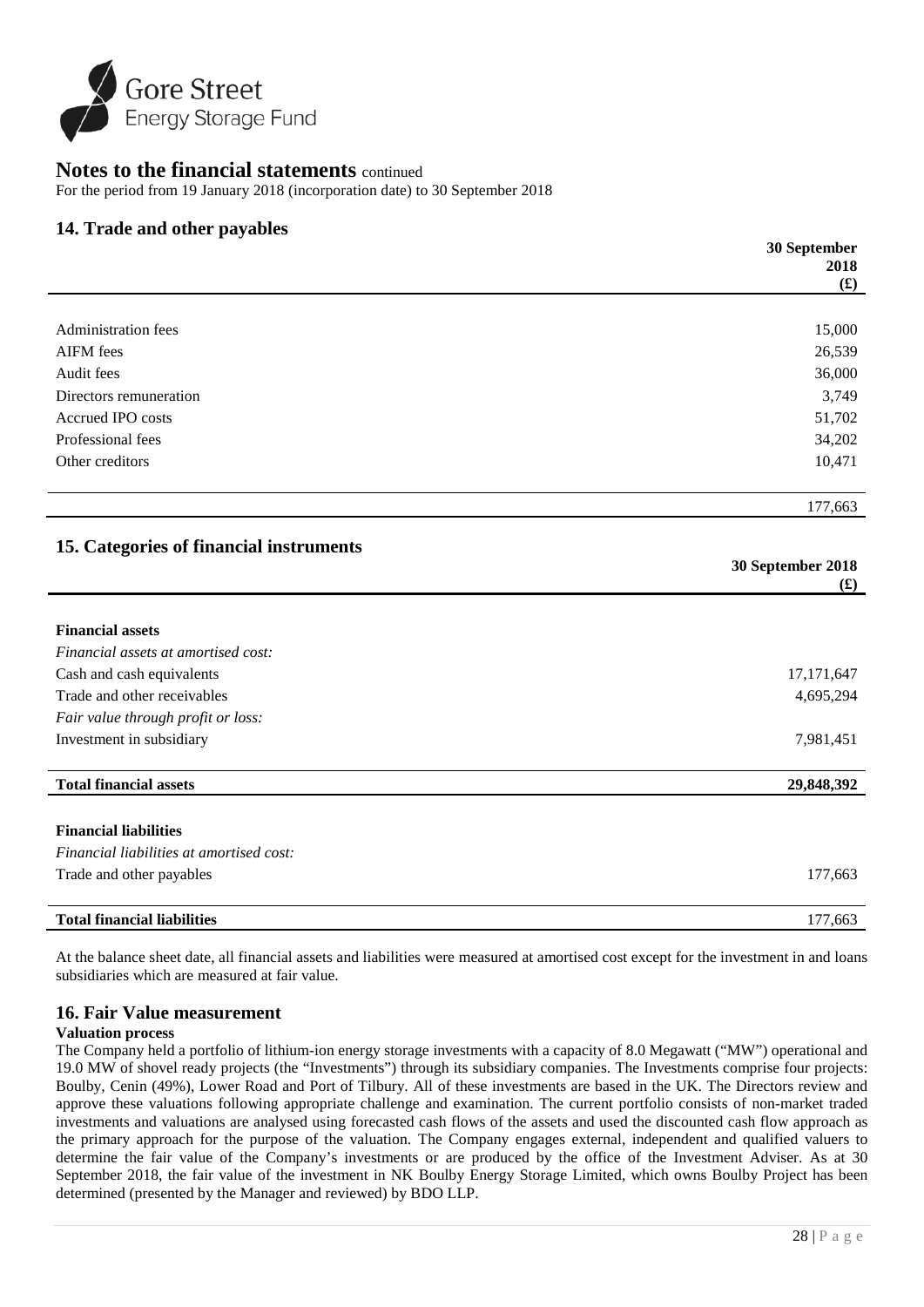

For the period from 19 January 2018 (incorporation date) to 30 September 2018

# **16. Fair Value measurement** continued

#### **Valuation approach and methodology**

The Company utilises three traditional valuation approaches that are generally accepted and typically used to establish the value of a business; the income approach, the market approach and the net assets (or cost based) approach. Within these three approaches, several methods are generally accepted and typically used to estimate the value of a business. The income approach indicates value based on the sum of the economic income that an asset, or group of assets, is anticipated to produce in the future. Therefore, the income approach is typically applied to an asset that is expected to generate future economic income, such as a business that is considered a going concern. Free cash flow to total invested capital is typically the appropriate measure of economic income.

Another method (also known as the Market Method or Capitalisation of Earnings method) involves applying appropriate multiples/ratios to the historical, current and/or forecast earnings of a company. The multiples/ratios are derived from the financial indices available for comparable companies, adjusted to reflect such factors as size, wider range of activities. Where the comparable company is a listed company, the market capitalisation is the sum of the price of small parcels of shares.

Some sectors tend to use non-financial industry-specific multiples to determine the value of businesses. Within the renewable energy infrastructure sector, the most common ratio is £Enterprise value ("EV")/Megawatts ("MW") which captures the installed capacity of a renewable energy project and is the method used to value the investment assets of the Company.

The cost approach is typically used when a company's business is asset based. It is also widely used for the valuation of preconstruction, under-construction or newly operational projects with limited operational history. The total asset valuation under this approach will be the total commitment / Enterprise Value. A cost-based valuation will be deemed as the actual issued capital drawn and deployed to date, for the individual assets (including both share premium and capital expenditure but excluding transaction costs), referred to 'cost-to-date'. For financial reporting purposes, cost is often accepted as a proxy for fair value in instances where projects are preconstruction or under construction as is the case with for assets held within GSC LRPOT given the proximity to period end.

#### **Valuation Input**

| <b>Valuation Input</b><br><b>Range</b> |                | Weighted average |
|----------------------------------------|----------------|------------------|
|                                        |                |                  |
| WACC                                   | $6\% - 8\%$    | 7.8%             |
| <b>CPI</b>                             | 2.5%           | <b>NA</b>        |
| Acquisition price                      | $£0.7$ million | NΑ               |

#### **Valuation of financial instruments**

The investment at fair value through profit or loss is a Level 3 in the fair value hierarchy and the reconciliation in the movement of this Level 3 investment is presented below. No transfers between levels took place during the period.

| Reconciliation                                       | 30 September<br>2018<br>$(\mathbf{\hat{x}})$ |
|------------------------------------------------------|----------------------------------------------|
|                                                      |                                              |
| Opening balance                                      |                                              |
| Add: purchases during the year                       | 8,091,831                                    |
| Total fair value movement through the profit or loss | (110,380)                                    |
|                                                      |                                              |
| Closing balance                                      | 7,981,451                                    |

A miority shareholder of NK Boulby has a right to receive a certain share of NK Boulby distribution once NK Energy Solutions realizes excess return over an agreed hurdle return from it's investment into NK Boulby. Based on free cash flow forecast used to compute the net asset value of NK Boulby for this period, it is not expected to reach the threshold return and thus no payment to the minority shareholder is taken into account. However, if the actual cash flow significantly exceeds the forecast cash flow used for current net asset value, a part of the excess cash flow might be distributed to the minority shareholder.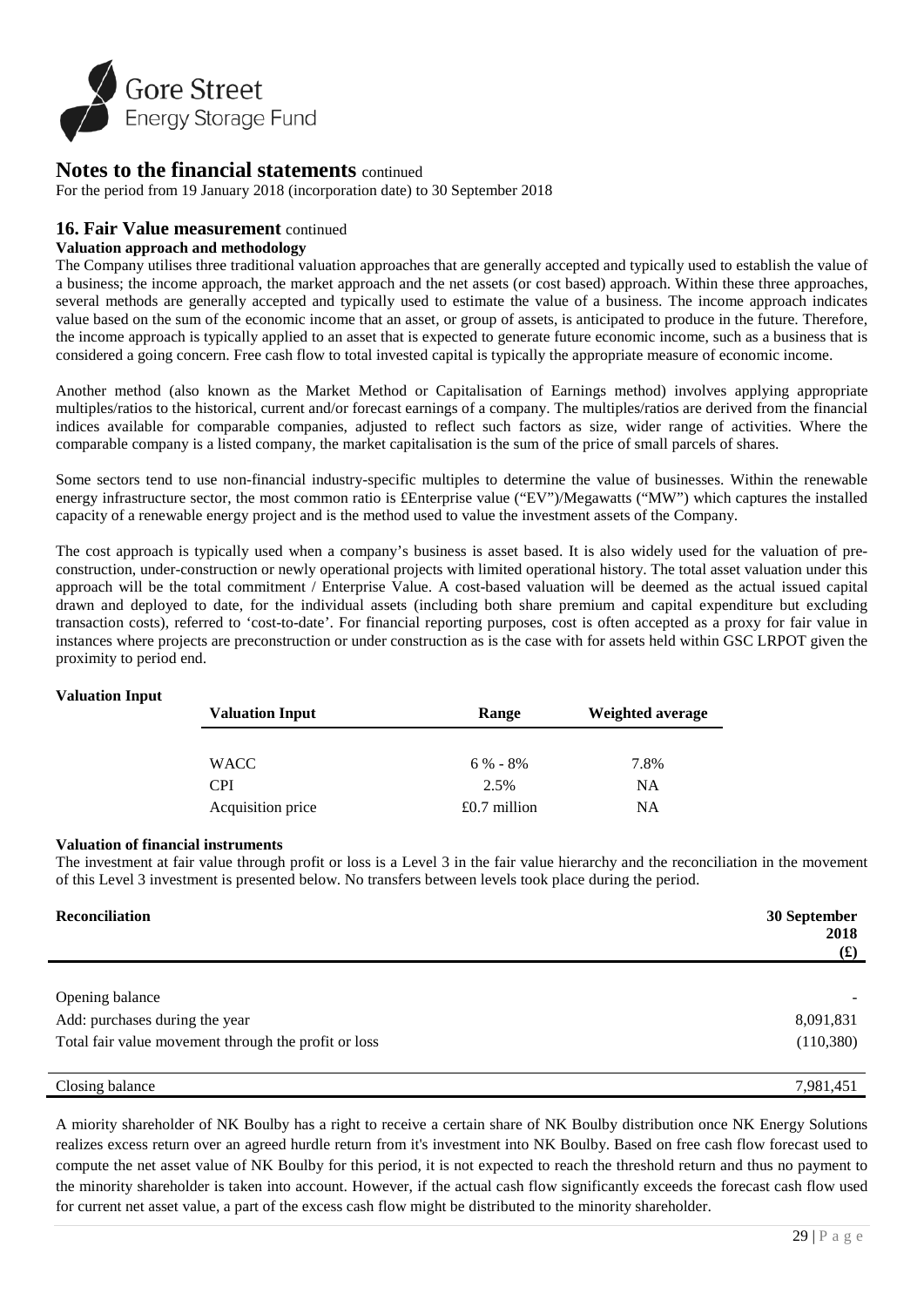

For the period from 19 January 2018 (incorporation date) to 30 September 2018

# **17. Financial risk management**

The Company is exposed to certain risk through the ordinary course of business and the Company's financial risk management objective is to minimise the effect of these risks. The management of risks is performed by the directors of the Company and the exposure to each financial risk considered potentially material to the Company, how it arises and the policy for managing it is summarised below:

#### • **Counterparty risk**

The Company is exposed to third party credit risk in several instances and the possibility that counterparties with which the Company and its subsidiaries, together the Group, contracts may default or fail to perform their obligations in the manner anticipated by the Group. Such counterparties may include (but are not limited to) manufacturers who have provided warranties in relation to the supply of any equipment or plant, EPC contractors who have constructed the Company's plants, who may then be engaged to operate assets held by the Company, property owners or tenants who are leasing ground space and/or grid connection to the Company for the locating of the assets, contractual counterparties who acquire services from the Company underpinning revenue generated by each project or the energy suppliers, or demand aggregators, insurance companies who may provide coverage against various risks applicable to the Company's assets (including the risk of terrorism or natural disasters affecting the assets) and other third parties who may owe sums to the Company. In the event that such credit risk crystallises, in one or more instances, and the Company is, for example, unable to recover sums owed to it, make claims in relation to any contractual agreements or performance of obligations (e.g. warranty claims) or require the Company to seek alternative counterparties, this may materially adversely impact the investment returns. Further the projects in which the Company may invest will not always benefit from a turnkey contract with a single contractor and so will be reliant on the performance of several suppliers. Therefore, the key risks during battery installation in connection with such projects are the counterparty risk of the suppliers and successful project integration.

The Company regularly assesses the creditworthiness of its counterparties and enters into counterparty arrangements which are financially sound and ensures, where necessary, the sourcing of alternative arrangements in the event of changes in the creditworthiness of its present counterparties.

#### • **Concentration risk**

The Company's investment policy is limited to investment in energy storage infrastructure, which will principally operate in the UK. This means that the Company has a significant concentration risk relating to the UK energy storage infrastructure sector. Significant concentration of investments in any one sector may result in greater volatility in the value of the Group's investments and consequently the Net Asset Value and may materially and adversely affect the performance of the Group and returns to **Shareholders** 

The Company intends to manage its exposure to concentration risk through considering projects in North America and Western Europe.

#### • **Credit risk**

Cash and other assets that are required to be held in custody will be held at bank. Cash and other assets may not be treated as segregated assets and will therefore not be segregated from the banks own assets in the event of the insolvency of a custodian. Cash held with the bank will not be treated as client money subject to the rules of the FCA and may be used by the bank in the ordinary course of its own business. The Company will therefore be subject to the creditworthiness of the bank. In the event of the insolvency of the bank, the Company will rank as a general creditor in relation thereto and may not be able to recover such cash in full, or at all.

The Company regularly assesses its credit exposure and considers the creditworthiness of its customers and counterparties. Cash and bank deposits are held with Barclays Plc, a reputable financial institution with a Moody's credit rating A2.

#### • **Liquidity risk**

The objective of liquidity management is to ensure that all commitments which are required to be funded can be met out of readily available and secure sources of funding. Although there is no present intention to utilise borrowings, the Company may, where the Board deems it appropriate, use short term leverage to acquire assets but with the intention that such leverage be repaid with funds raised through a new issue of equity or cash flow from the Company's portfolio. Such leverage will not exceed 15 per cent. (at the time of borrowing) of Gross Asset Value without Shareholder approval. The Company's only financial liabilities are trade and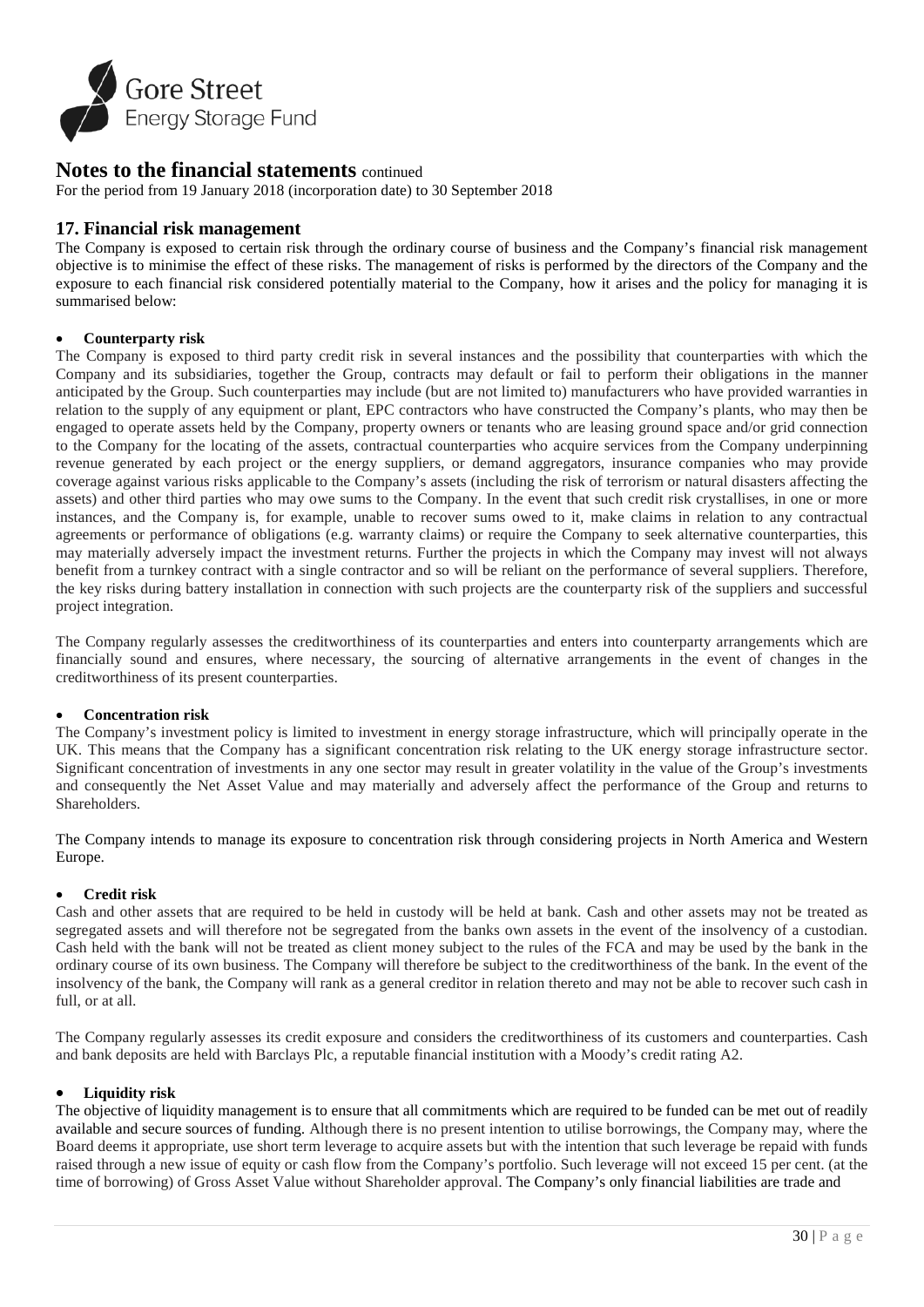

For the period from 19 January 2018 (incorporation date) to 30 September 2018

# **17. Financial risk management** continued

#### • **Liquidity risk** continued

other payables. The Company has sufficient cash reserves to cover these in the short-medium term. The Company's cash flow forecasts are monitored regularly to ensure the Company is able to meet its obligations when they fall due.

The following table reflects the maturity analysis of financial assets and liabilities.

|                                         | < 1                    | $1$ to $2$              | $2$ to 5                          | $>$ 5 years              | <b>Total</b>             |
|-----------------------------------------|------------------------|-------------------------|-----------------------------------|--------------------------|--------------------------|
| As at 30 September 2018                 | year<br>$\mathbf f(x)$ | years<br>$\mathbf f(x)$ | years<br>$\mathbf{f}(\mathbf{f})$ | $\mathbf{f}(\mathbf{f})$ | $\mathbf{f}(\mathbf{f})$ |
|                                         |                        |                         |                                   |                          |                          |
| <b>Financial assets</b>                 |                        |                         |                                   |                          |                          |
| Cash and cash equivalents               | 17, 171, 647           |                         |                                   |                          | 17, 171, 647             |
| Trade and other receivables             | 4,695,294              |                         |                                   |                          | 4,695,294                |
| Fair value through profit or loss:      |                        |                         |                                   |                          |                          |
| Investment in subsidiary                |                        |                         | $\sim$                            | 7,981,451                | 7,981,451                |
| <b>Total financial assets</b>           | 21,866,941             | ۰                       |                                   | 7,981,451                | 29,848,392               |
|                                         |                        |                         |                                   |                          |                          |
| <b>Financial liabilities</b>            |                        |                         |                                   |                          |                          |
| Financial liabilities at amortised cost |                        |                         |                                   |                          |                          |
| Trade and other payables                | 177,663                |                         |                                   |                          | 177,663                  |
| <b>Total financial liabilities</b>      | 177,663                |                         |                                   |                          | 177,663                  |

#### • **Market risk**

Market risk is the risk that the fair value or cash flows of a financial instrument will fluctuate due to changes in market prices. Market risk reflects interest rate risk, currency risk and other price risks. The objective is to minimise market risk through managing and controlling these risks to acceptable parameters, while optimising returns. The Company uses financial instruments in the ordinary course of business, and also incurs financial liabilities, in order to manage market risks.

Price risk is the risk that the fair value or cash flows of a financial instrument will fluctuate due to changes in market prices. At 30 September 2018, the valuation basis of the Company's investments were valued at market value. This investment is driven by market factors and therefore sensitive to movements in the market. With all other factors remaining constant, if this value of the investment were to increase by 10%, there will be a resulting increase in net assets attributable to ordinary shareholders for the period of £728,624. Similarly, a decrease in the value of the investment would result in an equal but opposite movement in the net assets attributable to ordinary shareholders.

#### • **Interest rate risk**

Interest rate risk arises from the possibility that changes in interest rates will affect future cash flows or the fair values of financial instruments. The Company is exposed to interest rate risk on its cash balances held with counterparties, bank deposits, advances to counterparties and through loans to related party. Bank deposits and NEC ES advance carry a fixed rate of interest for a definite period and loans to related parties carry a fixed rate of interest for an initial period of 20 years. The Company is not exposed to changes in variable market rates of interest and has therefore not considered any sensitivity to interest rates.

#### • **Currency risk**

All transactions and investments during the current period were denominated in Pounds Sterling, thus no foreign exchange differences arose. The Company does not hold any financial instruments at period end which are not denominated in Pounds Sterling and is therefore not exposed to any significant currency risk.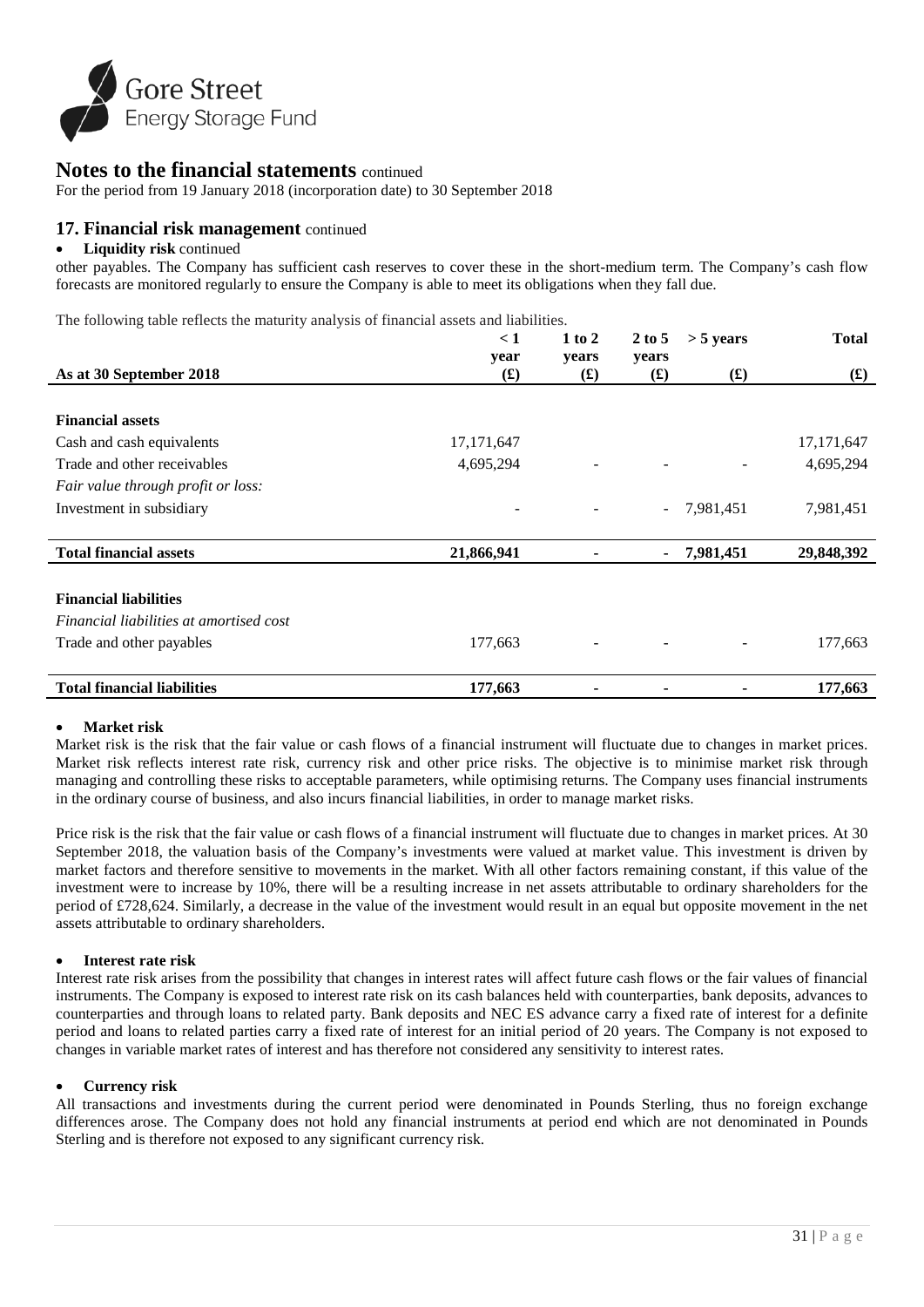

For the period from 19 January 2018 (incorporation date) to 30 September 2018

# **17. Financial risk management** continued

#### • **Capital risk management**

The capital structure of the Company at year end consists of equity attributable to equity holders of the Company, comprising issued capital, reserves and accumulated loss. The Company has no return on capital benchmark, but the Board continues to monitor the balance of the overall capital structure so as to maintain investor and market confidence. The Company is not subject to any external capital requirements.

# **18. Net asset value per share**

Basic NAV per share is calculated by dividing the Company's net assets as shown in the statement of financial position that are attributable to the ordinary equity holders of the Company by the number of ordinary shares outstanding at the end of the period. As there are no dilutive instruments outstanding, basic and diluted NAV per share are identical.

|                                                  | 30 September<br>2018 |
|--------------------------------------------------|----------------------|
| Net assets per statement of financial position   | £ 29,670,729         |
| Ordinary shares in issue as at 30 September 2018 | 30,600,000           |

NAV per share – Basic and diluted (pence) 96.96

# **19. Share capital**

| 17. ониге сирииг                                                         | Ordinary<br><b>shares</b><br><b>Number</b> | <b>Share</b><br>capital<br>$\left( \mathbf{f} \right)$ | <b>Share</b><br>premium<br>reserve<br>$\mathbf{f}(\mathbf{f})$ | <b>Special</b><br>reserve<br>$\mathbf{f}(\mathbf{f})$ | Capital<br>reduction<br>reserve<br>$\mathbf{f}(\mathbf{f})$ | <b>Total</b><br>shareholders<br>equity<br>$\left( \mathbf{\pmb{\pmb{\cdot}}} \right)$ |
|--------------------------------------------------------------------------|--------------------------------------------|--------------------------------------------------------|----------------------------------------------------------------|-------------------------------------------------------|-------------------------------------------------------------|---------------------------------------------------------------------------------------|
| As at 19 January 2018<br>Issue of 50,000 redeemable preference           |                                            |                                                        |                                                                |                                                       |                                                             |                                                                                       |
| shares – one quarter paid up<br>Redemption and cancellation of 50,000    |                                            | 12,500                                                 |                                                                |                                                       |                                                             | 12,500                                                                                |
| redeemable preference shares                                             |                                            | (12,500)                                               |                                                                |                                                       |                                                             | (12,500)                                                                              |
| Issue of ordinary shares of £0.01 and fully<br>paid at £1 $-25$ May 2018 | 30,600,000                                 | 306,000                                                | 30,294,000                                                     |                                                       |                                                             | 30,600,000                                                                            |
| Share issue costs                                                        | 30,600,000                                 | ۰                                                      | (551, 459)                                                     |                                                       |                                                             | (551, 459)                                                                            |
| Transfer to capital reduction reserve and<br>special reserve             |                                            | $\overline{a}$                                         | (29,694,833)                                                   | 186,656                                               | 29,508,177                                                  |                                                                                       |
| As at 30 September 2018                                                  | 30,600,000                                 | 306,000                                                | 47,708                                                         | 186,656                                               | 29,508,177                                                  | 30,048,541                                                                            |

#### **Share capital and share premium account and capital reduction reserve**

On incorporation the Company issued 1 ordinary share of £1 which was fully paid up and 50,000 redeemable preference shares of  $£1$  each which were paid up to one quarter of their nominal value. On 17 July 2018 the directors resolved to redeem the 50,000 redeemable preference shares.

On 21 May 2018, the Board approved the proposed placing and offer for subscription (together the "Placing") of up to 100 million ordinary shares of £0.01 each in the capital of the Company at a price of  $\pounds1$  per ordinary share. It was intended that the ordinary shares of the Company would be admitted to trading on the Premium Segment of the Main Market of the London Stock Exchange ("Admission"). On 25 May 2018, the Company issued 30,600,000 ordinary shares at a price of 100 pence per share, raising gross proceeds from the Placing of £30,600,000. Admission subsequently took place on 25 May 2018.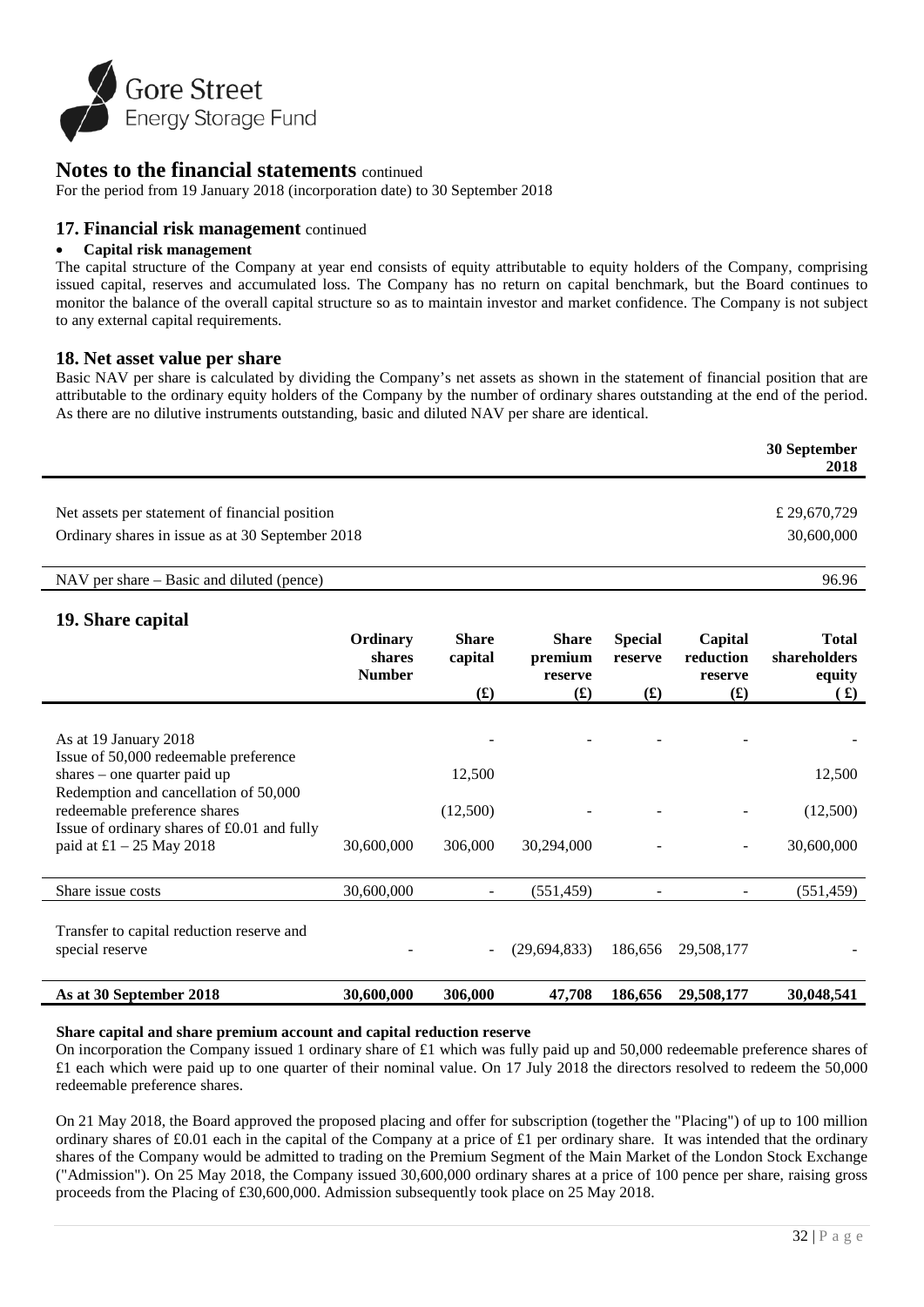

For the period from 19 January 2018 (incorporation date) to 30 September 2018

### **19. Share capital** continued

#### **Share capital and share premium account and capital reduction reserve** continued

The consideration received in excess of the par value of the ordinary shares issued of £30,294,000 was credited to the share premium account.

1 Following a successful application to the High Court and lodgement of the Company's statement of capital with the Registrar of Companies, the Company was permitted to reduce the capital of the Company by an amount of £29,694,833. This was affected on 16 August 2018 by a transfer of that amount from the share premium account to distributable reserves. A special reserve is created out of the distributable reserve for creditors outstanding as at the date of reduction being 16 August 2018 and the balance transferred to capital reduction reserve. The outstanding creditors as at 16 August 2018 were £186,656 and £29,508,177 was transferred to capital reduction reserve. The capital reduction reserve is classed as a distributable reserve and dividends paid by the Company are currently being offset against this reserve.

Ordinary shareholders are entitled to all dividends declared by the Company and to all of the Company's assets after repayment of its borrowings and ordinary creditors. Ordinary shareholders have the right to vote at meetings of the Company. All ordinary shares carry equal voting rights.

#### **20. Reserves**

The nature and purpose of each of the reserves included within equity at 30 September 2018 are as follows:

- Share premium reserve: represents the surplus of the gross proceeds of share issues over the nominal value of the shares, net of the direct costs of equity issues and net of conversion amount.
- Capital reduction reserve: represents a distributable reserve created following a Court approved reduction in capital
- Retained earnings represent cumulative net gains and losses recognized in the statement of comprehensive income.

The only movements in these reserves during the period are disclosed in the statement of changes in equity.

#### **21. Transactions with related parties**

Following admission of the ordinary shares (refer to note 19), the Company and the directors are not aware of any person who, directly or indirectly, jointly or severally, exercises or could exercise control over the Company. The Company does not have an ultimate controlling party.

Details of related parties are set out below:

#### **Directors**

Patrick Cox, Chairman of the Board of directors of the Company, is paid director's remuneration of £33,000 per annum, Caroline Banzsky is paid directors's remuneration of  $£21,000$  per annum, with the remaining directors being paid directors' remuneration of £18,000 per annum. Total director's remuneration of £22,663 was incurred in respect of the period with £1,249 being outstanding and payable at the period end together with directors travel expenses of £2,500.

#### **Investment adviser**

The investment adviser, Gore Street Capital Limited (the "Investment Adviser"), is entitled to advisory fees under the terms of the Investment Advisory Agreement amounting to  $1/4<sup>th</sup>$  of 1% of Adjusted Net Asset Value : The advisory fee will be calculated as at each NAV calculation date and payable quarterly in arrears.

For the avoidance of doubt, where there are C Shares in issue, the advisory fee will be charged on the Net Asset Value attributable to the Ordinary Shares and C Shares respectively.

For the purposes of the quarterly advisory fee, Adjusted Net Asset Value means:

(i) for the four quarters from First Admission, Adjusted Net Asset Value shall be equal to Net Asset value;

(ii) for the next two quarters, Adjusted Net Asset Value shall be equal to Net Asset Value minus Cash on the Company's Statement of Financial Position, plus any committed Cash on the Company's Statement of Financial Position;

(iii) thereafter, Adjusted Net Asset Value shall be equal to Net Asset Value minus Cash on the Company's Statement of Financial **Position**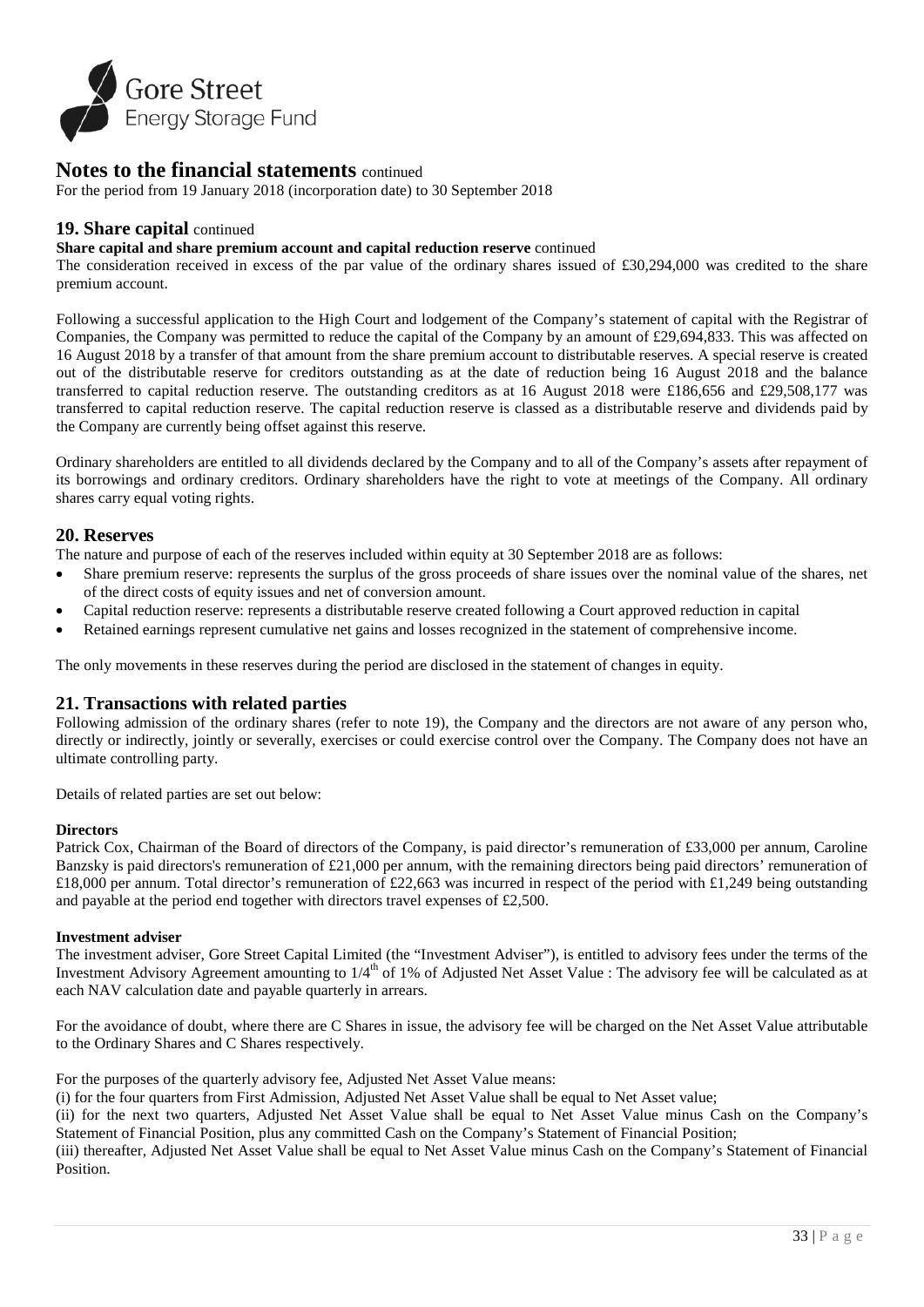

For the period from 19 January 2018 (incorporation date) to 30 September 2018

# **21. Transactions with related parties** continued

#### **Investment adviser** continued

Investment advisory fee of £103,767 was paid during the period of which £83,716 was paid in advance. The Investment Adviser waived a portion of its fees which resulted in a reduction of 61.24% on the actual fees incurred by the Company.

In addition to the advisory fee, the Adviser is entitled to a performance fee by reference to the movement in the Net Asset Value of Company (before subtracting any accrued performance fee) over the Benchmark from the date of admission on the London Stock Exchange.

The Benchmark is equal to (a) the gross proceeds of the Issue at the date of admission increased by 7 per cent. per annum (annually compounding), adjusted for: (i) any increases or decreases in the Net Asset Value arising from issues or repurchases of Ordinary Shares during the relevant calculation period; (ii) the amount of any dividends or distributions (for which no adjustment has already been made under (i)) made by the Company in respect of the Ordinary Shares at any time from date of admission; and (b) where a performance fee is subsequently paid, the Net Asset Value (after subtracting performance fees arising from the calculation period) at the end of the calculation period from which the latest performance fee becomes payable increased by 7 per cent. per annum (annually compounded).

The calculation period will be the 12 month period starting 1 April and ending 31 March in each calendar year with the first year commencing on the date of admission on the London Stock Exchange.

The performance fee payable to the Adviser by the Company will be a sum equal to 10 per cent. of such amount (if positive) by which Net Asset Value (before subtracting any accrued performance fee) at the end of a calculation period exceeds the Benchmark provided always that in respect of any financial period of the Company (being 1 April to 31 March each year) the performance fee payable to the Adviser shall never exceed an amount equal to 50 per cent of the Advisory Fee paid to the Adviser in respect of that period.

Performance fees are payable within 30 days from the end of the relevant calculation period. No performance fees were accrued as at 30 September 2018.

# **22 Capital commitments**

The Company is committed to invest into projects, as described in note 13, that involve NEC ES providing, directly or indirectly, a supply of products, equipment and/ or services required for those projects within 18 months from the date of admission, provided NEC ES has the ability to meet the requirements of such projects and the terms of pricing of the products, equipment or services to be provided are on standard market terms. The Company's obligations in respect of the NEC ES commitment shall be discharged once NEC ES and/ or any of its affiliates received contractual commitments in respect of relevant project(s) in an amount equal to or greater that the amount of the NEC ES investment.

The Company has committed to invest an amount equal to £6 million into projects that involve NK providing a supply of products, equipment or services within 18 months from the date of admission of its ordinary shares on the London Stock Exchange. This does not include the Boulby and Cenin projects and is subject to NK's ability to meet the requirements of such projects and the terms and pricing of the products, equipment or services to be provided are on market standard terms as determined by the Company. The Company is not required to invest in any project that does not fall within the parameters of the Company's investment policy. The Company's commitment to acquire products, equipment and/ or services from NK is capped at £6 million and no projects invested in as at 30 September 2018 were in connection with this commitment.

On 19 September 2018, GSC LRPOT entered into a share purchase agreement with Origami Storage Limited for the entire issued share capital of OSSPV001 Limited, for an amount of £333k upon certain conditions being met. These conditions were met on 16 October 2018 and the GSC LRPOT settled 50% of the cost of acquisition with the remaining 50% to be settled in Q1 and Q3 2019 subject to the commencement of asset operations and 6 months of successful operations.

The Company had no contingencies and no other significant capital commitments at the reporting date.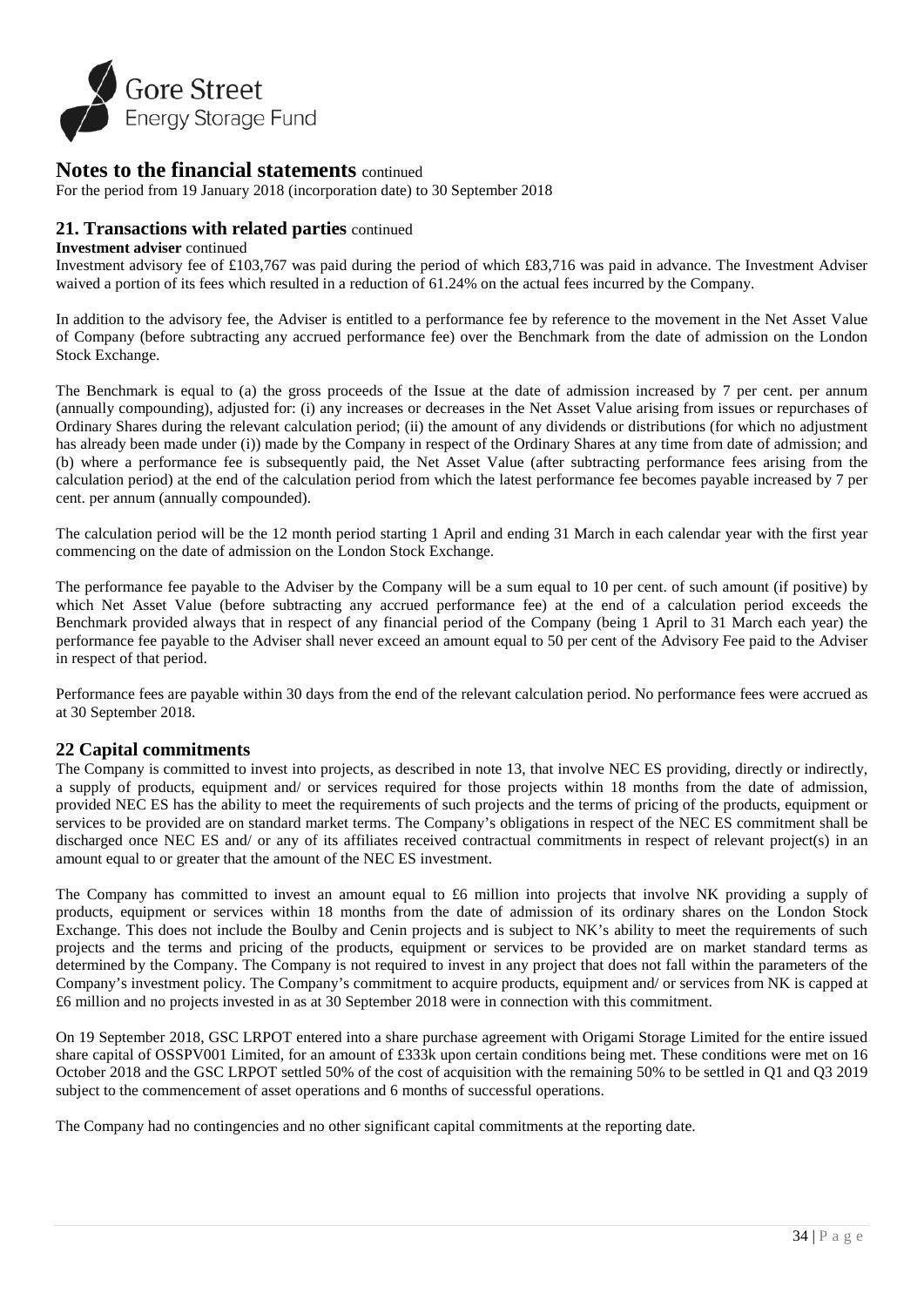

For the period from 19 January 2018 (incorporation date) to 30 September 2018

# **23. Post balance sheet events**

The directors recommend a dividend of 2 pence per share to be paid on 30 November 2018.

There were no further events after reporting date which requires disclosure.